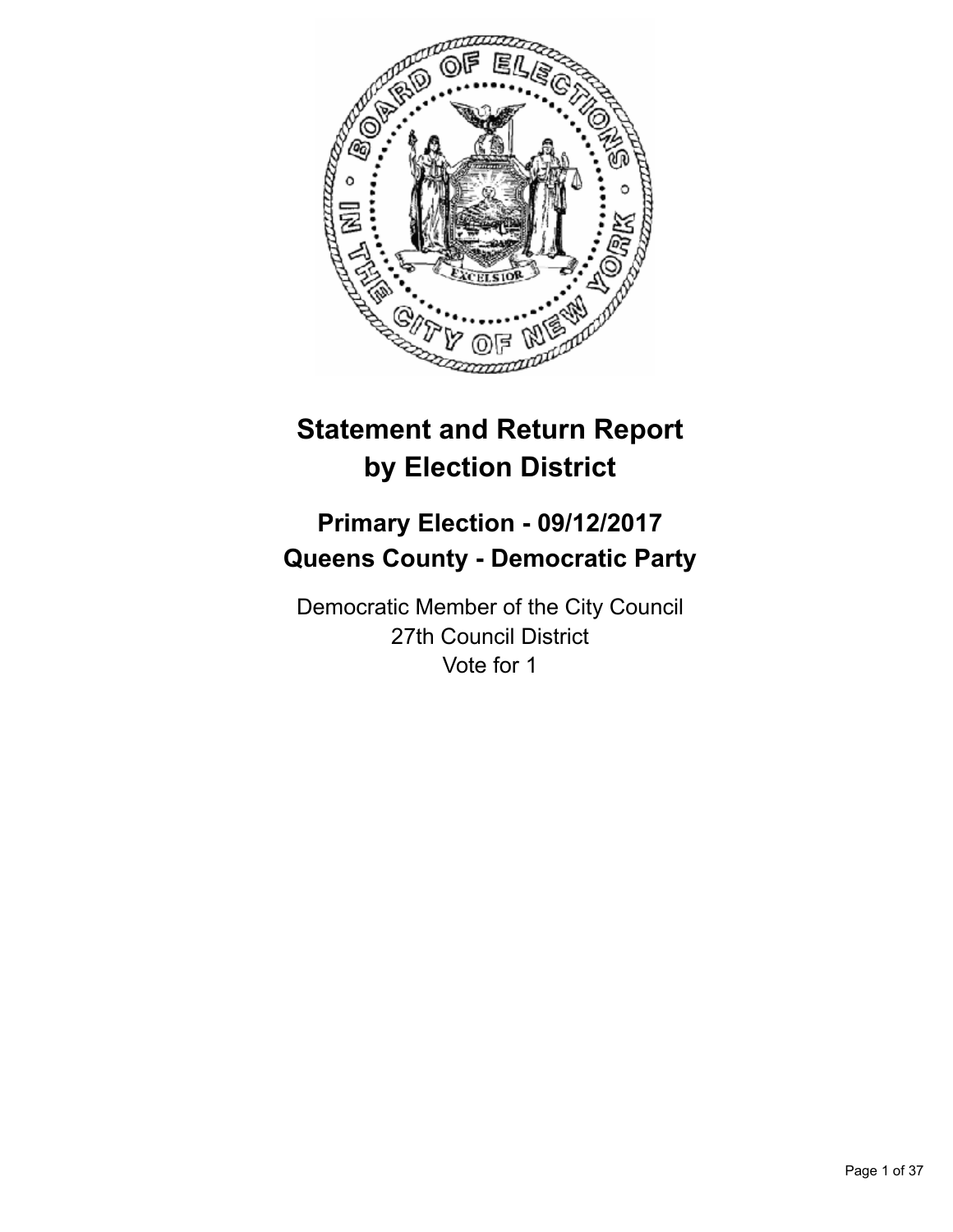

| <b>PUBLIC COUNTER</b>                                    | 32 |
|----------------------------------------------------------|----|
| <b>MANUALLY COUNTED EMERGENCY</b>                        | 0  |
| <b>ABSENTEE / MILITARY</b>                               |    |
| AFFIDAVIT                                                | 0  |
| <b>Total Ballots</b>                                     | 33 |
| Less - Inapplicable Federal/Special Presidential Ballots | 0  |
| <b>Total Applicable Ballots</b>                          | 33 |
| I. DANEEK MILLER                                         | 15 |
| <b>ANTHONY RIVERS</b>                                    | 6  |
| MIRZA M SAIFULLAH (WRITE-IN)                             |    |
| MOHAMMAD T. RAHMAN (WRITE-IN)                            | 5  |
| UNATTRIBUTABLE WRITE-IN (WRITE-IN)                       | 1  |
| <b>Total Votes</b>                                       | 28 |
| Unrecorded                                               | 5  |

## **058/24**

| <b>PUBLIC COUNTER</b>                                    | 29 |
|----------------------------------------------------------|----|
| <b>MANUALLY COUNTED EMERGENCY</b>                        | 0  |
| ABSENTEE / MILITARY                                      | 0  |
| AFFIDAVIT                                                | 0  |
| <b>Total Ballots</b>                                     | 29 |
| Less - Inapplicable Federal/Special Presidential Ballots | 0  |
| <b>Total Applicable Ballots</b>                          | 29 |
| <b>I. DANEEK MILLER</b>                                  | 11 |
| <b>ANTHONY RIVERS</b>                                    | 12 |
| <b>Total Votes</b>                                       | 23 |
| Unrecorded                                               | 6  |

|                                                          | 0 |
|----------------------------------------------------------|---|
| MANUALLY COUNTED EMERGENCY                               |   |
| <b>ABSENTEE / MILITARY</b>                               | 0 |
| <b>AFFIDAVIT</b>                                         | 0 |
| <b>Total Ballots</b>                                     | 0 |
| Less - Inapplicable Federal/Special Presidential Ballots | 0 |
| <b>Total Applicable Ballots</b>                          | 0 |
| I. DANEEK MILLER                                         | 0 |
| <b>ANTHONY RIVERS</b>                                    | 0 |
| <b>Total Votes</b>                                       | 0 |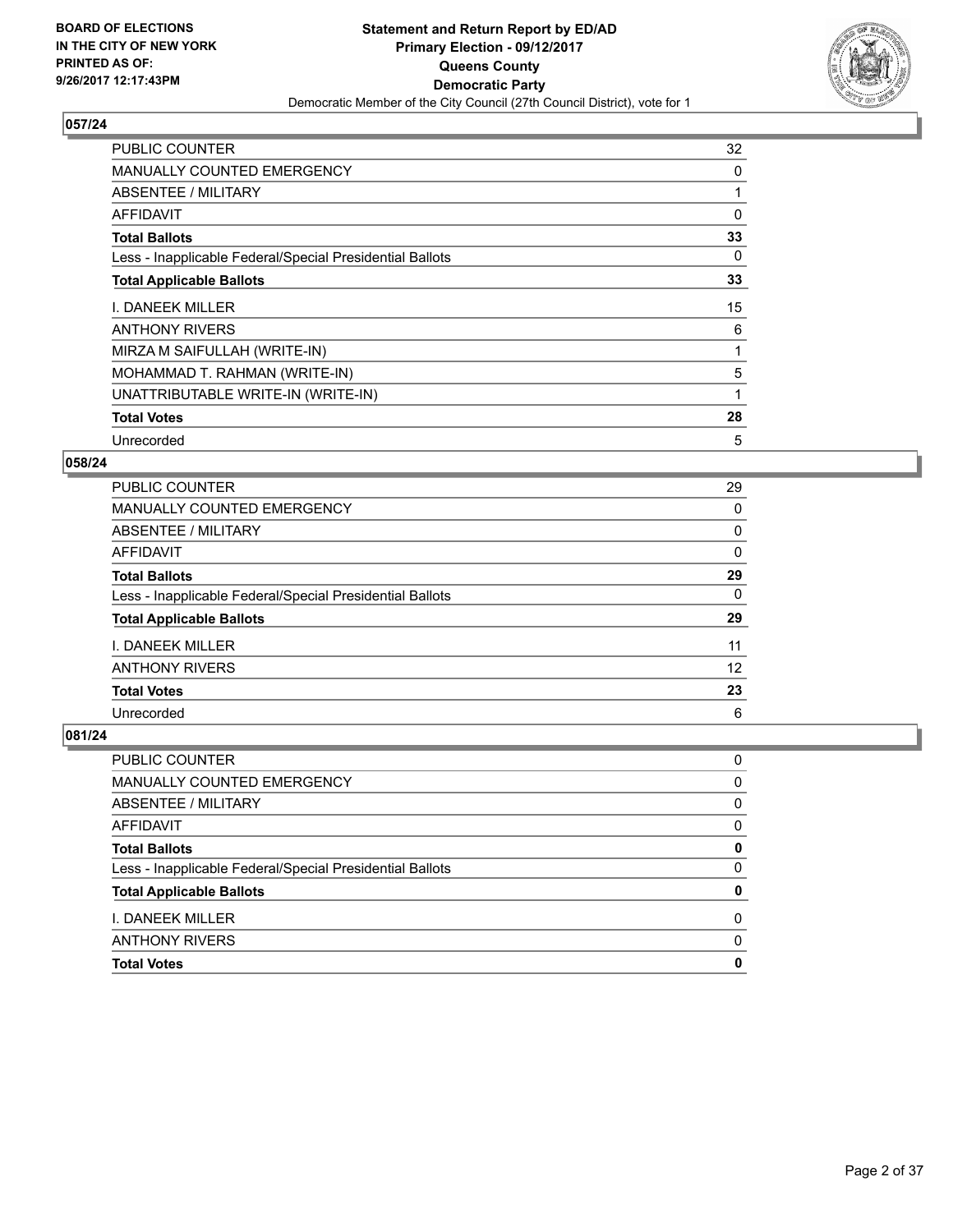

| <b>PUBLIC COUNTER</b>                                    | 106 |
|----------------------------------------------------------|-----|
| <b>MANUALLY COUNTED EMERGENCY</b>                        | 0   |
| <b>ABSENTEE / MILITARY</b>                               |     |
| AFFIDAVIT                                                |     |
| <b>Total Ballots</b>                                     | 108 |
| Less - Inapplicable Federal/Special Presidential Ballots | 0   |
| <b>Total Applicable Ballots</b>                          | 108 |
| I. DANEEK MILLER                                         | 63  |
| <b>ANTHONY RIVERS</b>                                    | 28  |
| MOHAMMAD T RAHMAN (WRITE-IN)                             |     |
| MOHAMMAD T. RAHMAN (WRITE-IN)                            | 8   |
| UNATTRIBUTABLE WRITE-IN (WRITE-IN)                       | 2   |
| <b>Total Votes</b>                                       | 102 |
| Unrecorded                                               | 6   |

## **004/29**

| PUBLIC COUNTER                                           | 38 |
|----------------------------------------------------------|----|
| <b>MANUALLY COUNTED EMERGENCY</b>                        | 0  |
| ABSENTEE / MILITARY                                      |    |
| AFFIDAVIT                                                |    |
| <b>Total Ballots</b>                                     | 40 |
| Less - Inapplicable Federal/Special Presidential Ballots | 0  |
| <b>Total Applicable Ballots</b>                          | 40 |
| I. DANEEK MILLER                                         | 20 |
| <b>ANTHONY RIVERS</b>                                    | 14 |
| MOHAMMAD T. RAHMAN (WRITE-IN)                            | 5  |
| UNATTRIBUTABLE WRITE-IN (WRITE-IN)                       |    |
| <b>Total Votes</b>                                       | 40 |

| PUBLIC COUNTER                                           | 29 |
|----------------------------------------------------------|----|
| MANUALLY COUNTED EMERGENCY                               | 0  |
| ABSENTEE / MILITARY                                      | 2  |
| AFFIDAVIT                                                |    |
| <b>Total Ballots</b>                                     | 32 |
| Less - Inapplicable Federal/Special Presidential Ballots | 0  |
| <b>Total Applicable Ballots</b>                          | 32 |
| <b>I. DANEEK MILLER</b>                                  | 17 |
| <b>ANTHONY RIVERS</b>                                    | 12 |
| UNATTRIBUTABLE WRITE-IN (WRITE-IN)                       | 2  |
| <b>Total Votes</b>                                       | 31 |
| Unrecorded                                               | 1  |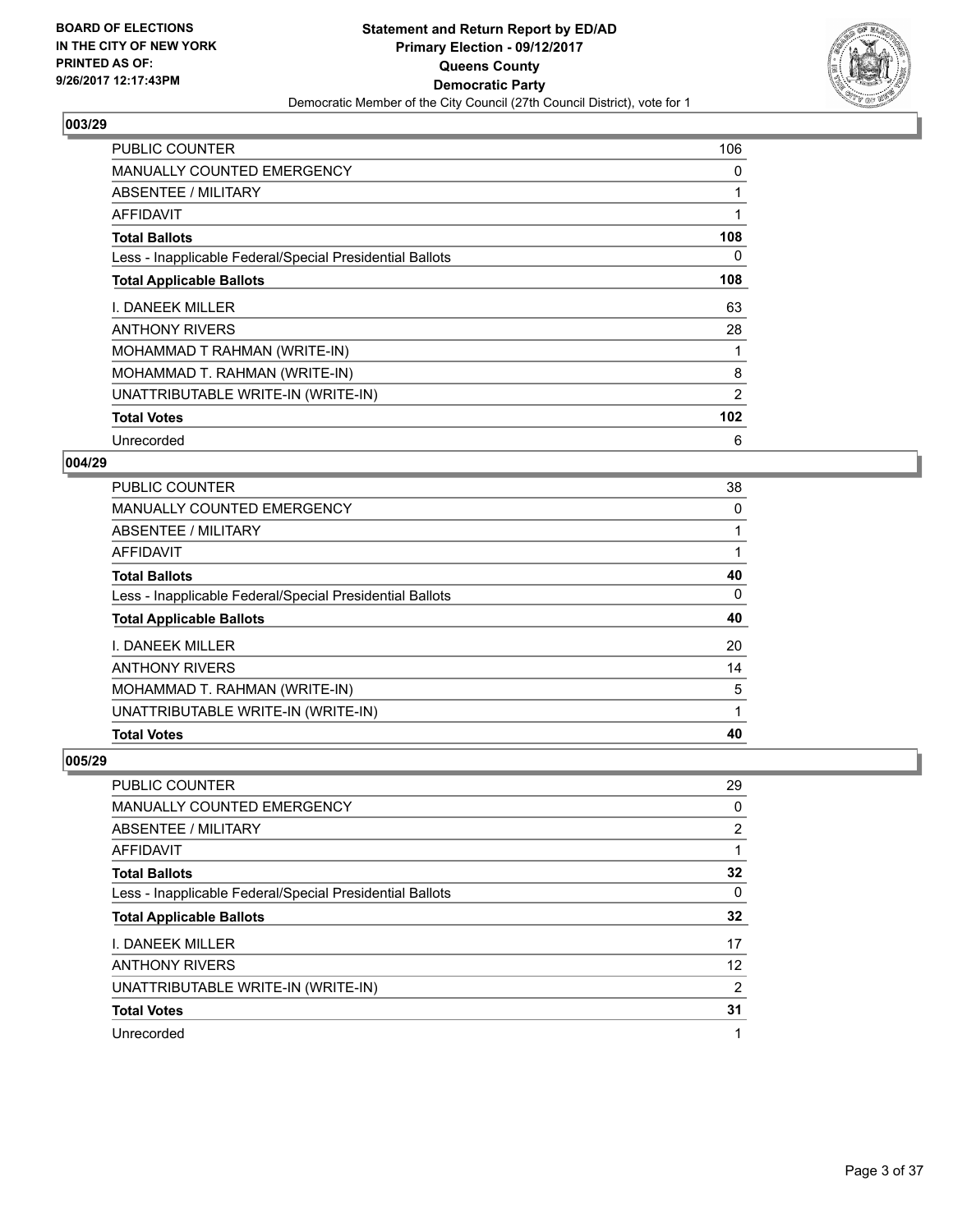

| PUBLIC COUNTER                                           | 71 |
|----------------------------------------------------------|----|
| <b>MANUALLY COUNTED EMERGENCY</b>                        | 0  |
| <b>ABSENTEE / MILITARY</b>                               | 0  |
| <b>AFFIDAVIT</b>                                         | 0  |
| <b>Total Ballots</b>                                     | 71 |
| Less - Inapplicable Federal/Special Presidential Ballots | 0  |
| <b>Total Applicable Ballots</b>                          | 71 |
| I. DANEEK MILLER                                         | 57 |
| <b>ANTHONY RIVERS</b>                                    | 8  |
| <b>Total Votes</b>                                       | 65 |
| Unrecorded                                               | 6  |

## **010/29**

| PUBLIC COUNTER                                           | 56 |
|----------------------------------------------------------|----|
| <b>MANUALLY COUNTED EMERGENCY</b>                        | 0  |
| ABSENTEE / MILITARY                                      |    |
| AFFIDAVIT                                                | 0  |
| <b>Total Ballots</b>                                     | 57 |
| Less - Inapplicable Federal/Special Presidential Ballots | 0  |
| <b>Total Applicable Ballots</b>                          | 57 |
| <b>I. DANEEK MILLER</b>                                  | 41 |
| <b>ANTHONY RIVERS</b>                                    | 14 |
| MOHAMMAD T. RAHMAN (WRITE-IN)                            |    |
| <b>Total Votes</b>                                       | 56 |
| Unrecorded                                               |    |

| <b>PUBLIC COUNTER</b>                                    | 40             |
|----------------------------------------------------------|----------------|
| <b>MANUALLY COUNTED EMERGENCY</b>                        | 0              |
| ABSENTEE / MILITARY                                      | 0              |
| <b>AFFIDAVIT</b>                                         | 0              |
| <b>Total Ballots</b>                                     | 40             |
| Less - Inapplicable Federal/Special Presidential Ballots | 0              |
| <b>Total Applicable Ballots</b>                          | 40             |
| I. DANEEK MILLER                                         | 27             |
| <b>ANTHONY RIVERS</b>                                    | 11             |
| <b>Total Votes</b>                                       | 38             |
| Unrecorded                                               | $\overline{2}$ |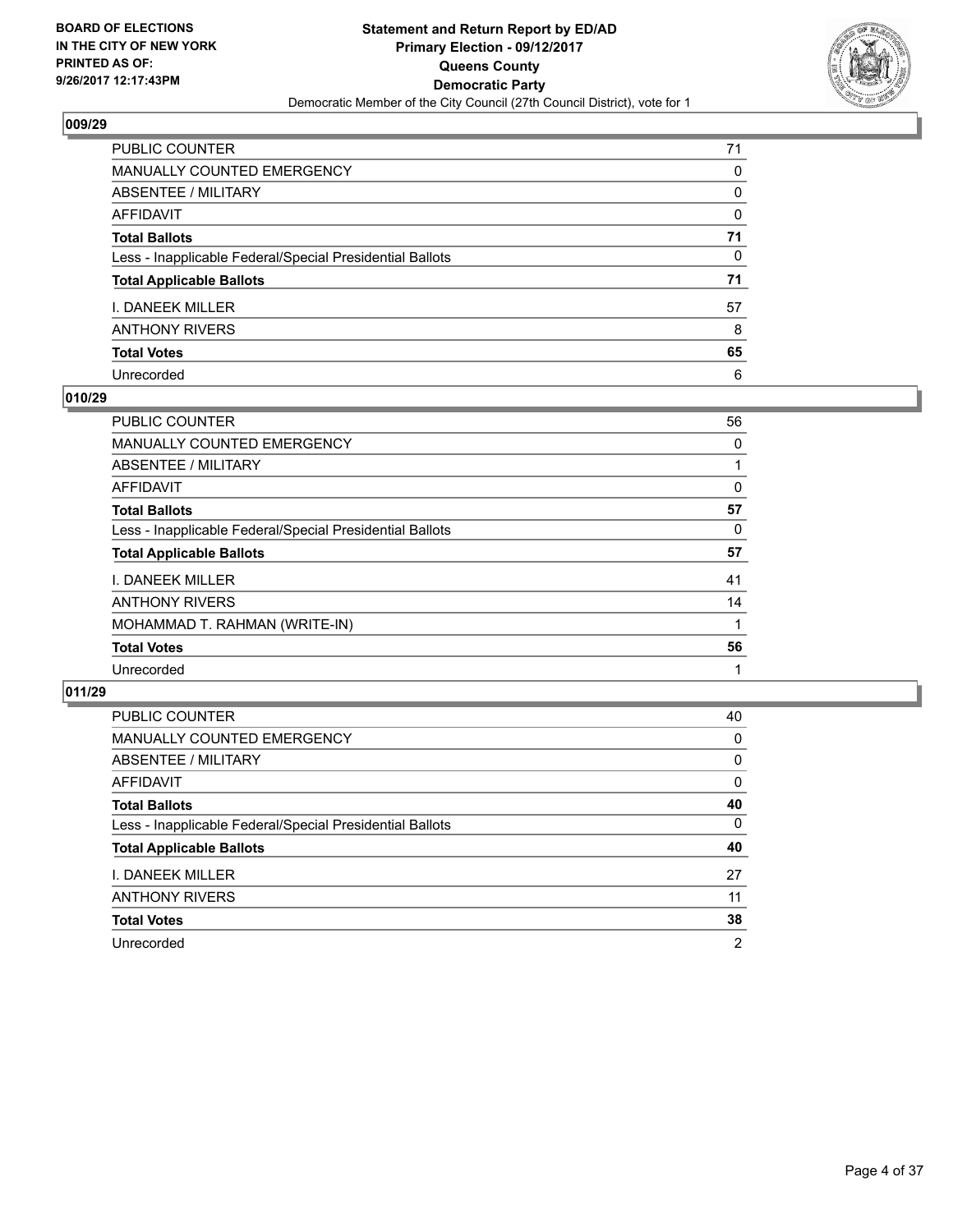

| PUBLIC COUNTER                                           | 73           |
|----------------------------------------------------------|--------------|
| MANUALLY COUNTED EMERGENCY                               | $\Omega$     |
| <b>ABSENTEE / MILITARY</b>                               | 6            |
| <b>AFFIDAVIT</b>                                         | $\mathbf{0}$ |
| <b>Total Ballots</b>                                     | 79           |
| Less - Inapplicable Federal/Special Presidential Ballots | 0            |
| <b>Total Applicable Ballots</b>                          | 79           |
| I. DANEEK MILLER                                         | 57           |
| <b>ANTHONY RIVERS</b>                                    | 19           |
| <b>Total Votes</b>                                       | 76           |
| Unrecorded                                               | 3            |

## **013/29**

| PUBLIC COUNTER                                           | 39       |
|----------------------------------------------------------|----------|
| MANUALLY COUNTED EMERGENCY                               | 0        |
| ABSENTEE / MILITARY                                      | 2        |
| AFFIDAVIT                                                |          |
| <b>Total Ballots</b>                                     | 42       |
| Less - Inapplicable Federal/Special Presidential Ballots | $\Omega$ |
| <b>Total Applicable Ballots</b>                          | 42       |
| <b>I. DANEEK MILLER</b>                                  | 30       |
| <b>ANTHONY RIVERS</b>                                    | 10       |
| <b>Total Votes</b>                                       | 40       |
| Unrecorded                                               | 2        |

| <b>PUBLIC COUNTER</b>                                    | 79 |
|----------------------------------------------------------|----|
| <b>MANUALLY COUNTED EMERGENCY</b>                        | 0  |
| ABSENTEE / MILITARY                                      | 0  |
| AFFIDAVIT                                                |    |
| <b>Total Ballots</b>                                     | 80 |
| Less - Inapplicable Federal/Special Presidential Ballots | 0  |
| <b>Total Applicable Ballots</b>                          | 80 |
| <b>I. DANEEK MILLER</b>                                  | 54 |
| <b>ANTHONY RIVERS</b>                                    | 20 |
| <b>Total Votes</b>                                       | 74 |
| Unrecorded                                               | 6  |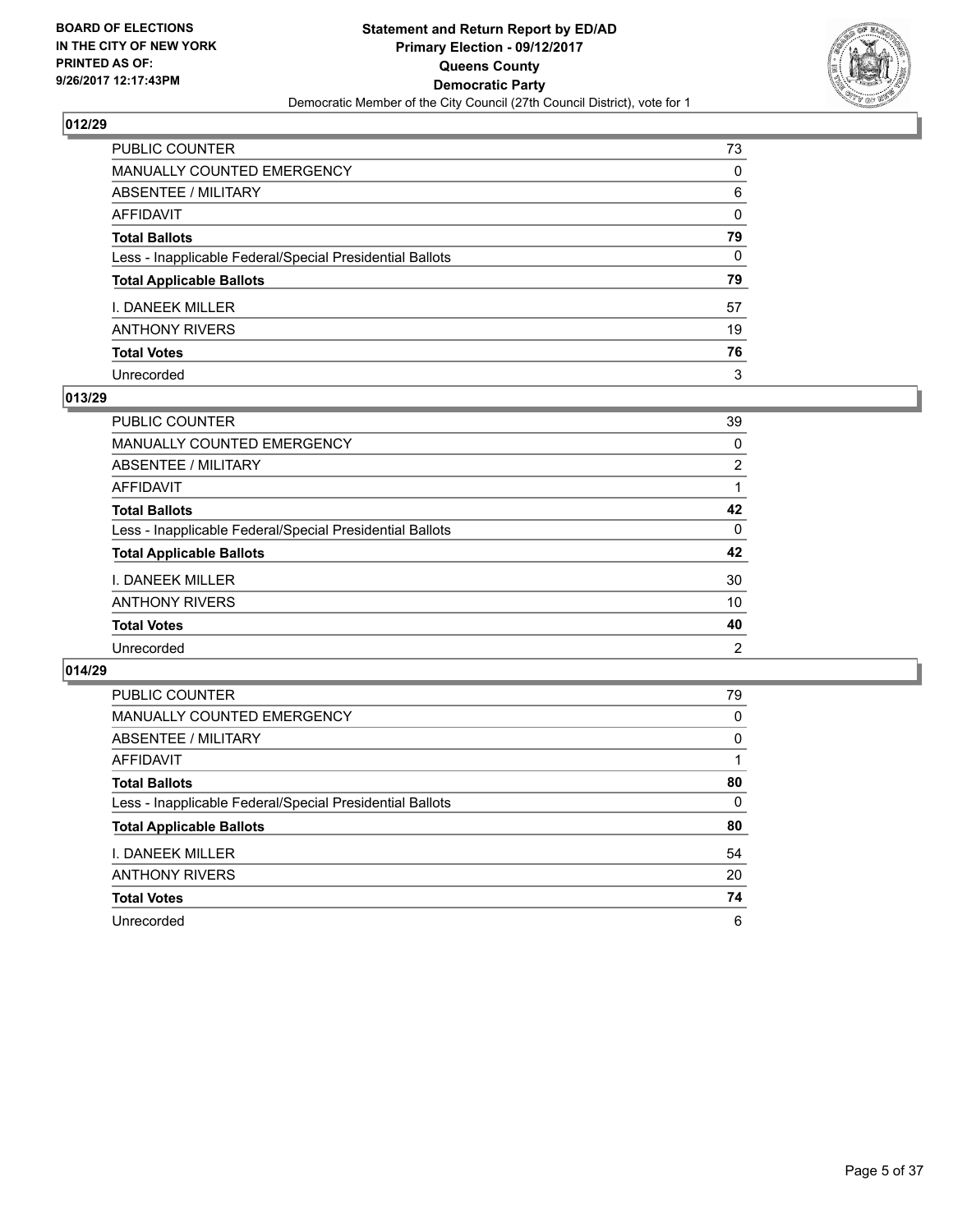

| PUBLIC COUNTER                                           | 104            |
|----------------------------------------------------------|----------------|
| <b>MANUALLY COUNTED EMERGENCY</b>                        | 0              |
| ABSENTEE / MILITARY                                      | $\overline{2}$ |
| AFFIDAVIT                                                | 0              |
| <b>Total Ballots</b>                                     | 106            |
| Less - Inapplicable Federal/Special Presidential Ballots | 0              |
| <b>Total Applicable Ballots</b>                          | 106            |
| I. DANEEK MILLER                                         | 73             |
| <b>ANTHONY RIVERS</b>                                    | 21             |
| UNATTRIBUTABLE WRITE-IN (WRITE-IN)                       | 3              |
| <b>Total Votes</b>                                       | 97             |
| Unrecorded                                               | 9              |

## **016/29**

| <b>PUBLIC COUNTER</b>                                    | 73       |
|----------------------------------------------------------|----------|
| MANUALLY COUNTED EMERGENCY                               | $\Omega$ |
| ABSENTEE / MILITARY                                      | 12       |
| AFFIDAVIT                                                | $\Omega$ |
| <b>Total Ballots</b>                                     | 85       |
| Less - Inapplicable Federal/Special Presidential Ballots | $\Omega$ |
| <b>Total Applicable Ballots</b>                          | 85       |
| <b>I. DANEEK MILLER</b>                                  | 44       |
| <b>ANTHONY RIVERS</b>                                    | 34       |
| <b>Total Votes</b>                                       | 78       |
| Unrecorded                                               | 7        |

| <b>PUBLIC COUNTER</b>                                    | 119 |
|----------------------------------------------------------|-----|
| MANUALLY COUNTED EMERGENCY                               | 0   |
| ABSENTEE / MILITARY                                      | 7   |
| AFFIDAVIT                                                | 2   |
| <b>Total Ballots</b>                                     | 128 |
| Less - Inapplicable Federal/Special Presidential Ballots | 0   |
| <b>Total Applicable Ballots</b>                          | 128 |
| I. DANEEK MILLER                                         | 77  |
| <b>ANTHONY RIVERS</b>                                    | 27  |
| <b>Total Votes</b>                                       | 104 |
| Unrecorded                                               | 24  |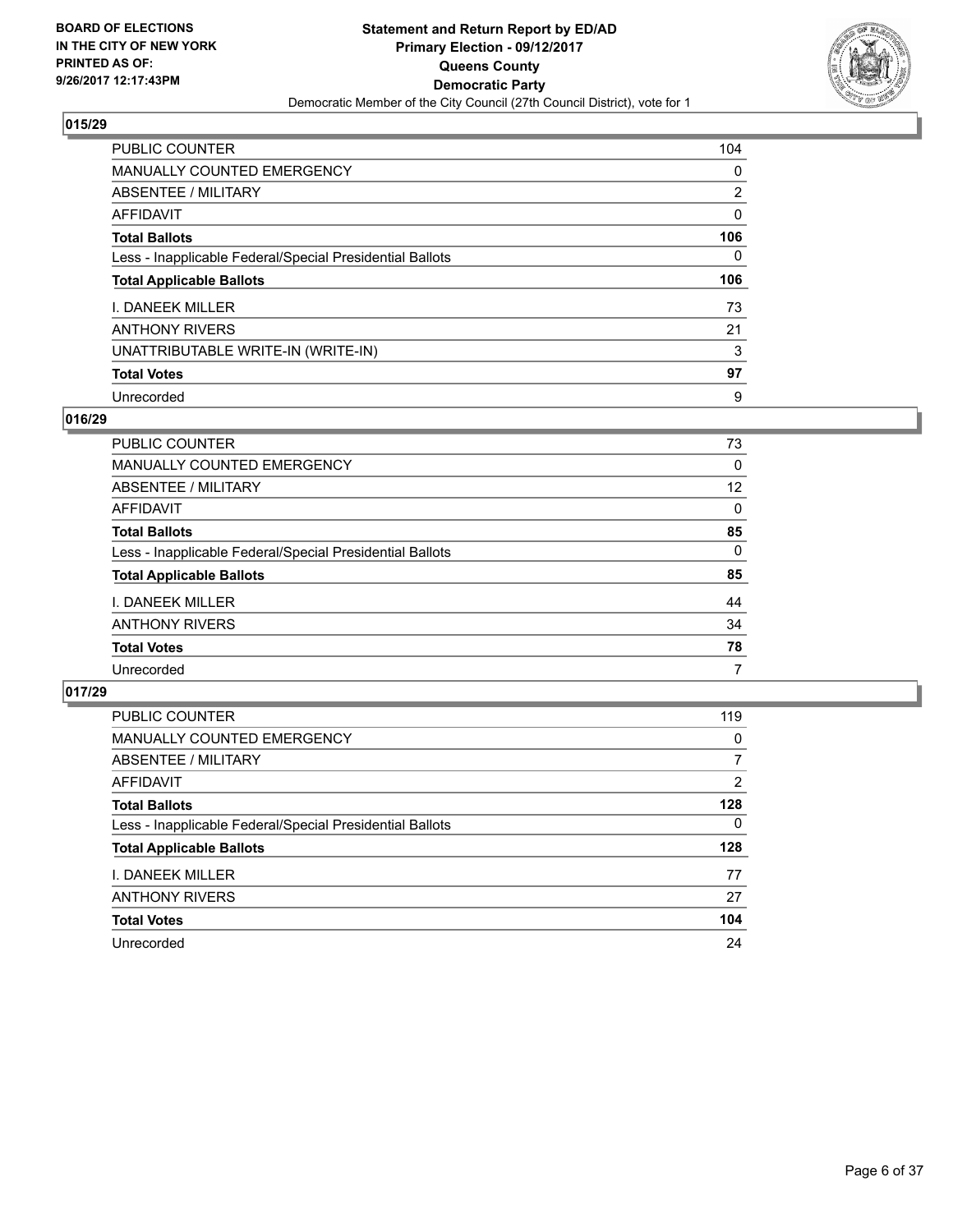

| PUBLIC COUNTER                                           | 33 |
|----------------------------------------------------------|----|
| <b>MANUALLY COUNTED EMERGENCY</b>                        | 0  |
| ABSENTEE / MILITARY                                      | 3  |
| AFFIDAVIT                                                |    |
| <b>Total Ballots</b>                                     | 37 |
| Less - Inapplicable Federal/Special Presidential Ballots | 0  |
| <b>Total Applicable Ballots</b>                          | 37 |
| I. DANEEK MILLER                                         | 30 |
| ANTHONY RIVERS                                           | 6  |
| <b>Total Votes</b>                                       | 36 |
| Unrecorded                                               |    |

#### **019/29**

| <b>Total Votes</b>                                       | 44 |
|----------------------------------------------------------|----|
| <b>ANTHONY RIVERS</b>                                    |    |
| I. DANEEK MILLER                                         | 37 |
| <b>Total Applicable Ballots</b>                          | 44 |
| Less - Inapplicable Federal/Special Presidential Ballots | 0  |
| <b>Total Ballots</b>                                     | 44 |
| AFFIDAVIT                                                |    |
| ABSENTEE / MILITARY                                      | 3  |
| MANUALLY COUNTED EMERGENCY                               | 0  |
| PUBLIC COUNTER                                           | 40 |

| <b>PUBLIC COUNTER</b>                                    | 69 |
|----------------------------------------------------------|----|
| <b>MANUALLY COUNTED EMERGENCY</b>                        | 0  |
| ABSENTEE / MILITARY                                      | 0  |
| <b>AFFIDAVIT</b>                                         | 0  |
| <b>Total Ballots</b>                                     | 69 |
| Less - Inapplicable Federal/Special Presidential Ballots | 0  |
| <b>Total Applicable Ballots</b>                          | 69 |
| I. DANEEK MILLER                                         | 54 |
| <b>ANTHONY RIVERS</b>                                    | 14 |
| ADRIENNE ADAMS (WRITE-IN)                                |    |
| <b>Total Votes</b>                                       | 69 |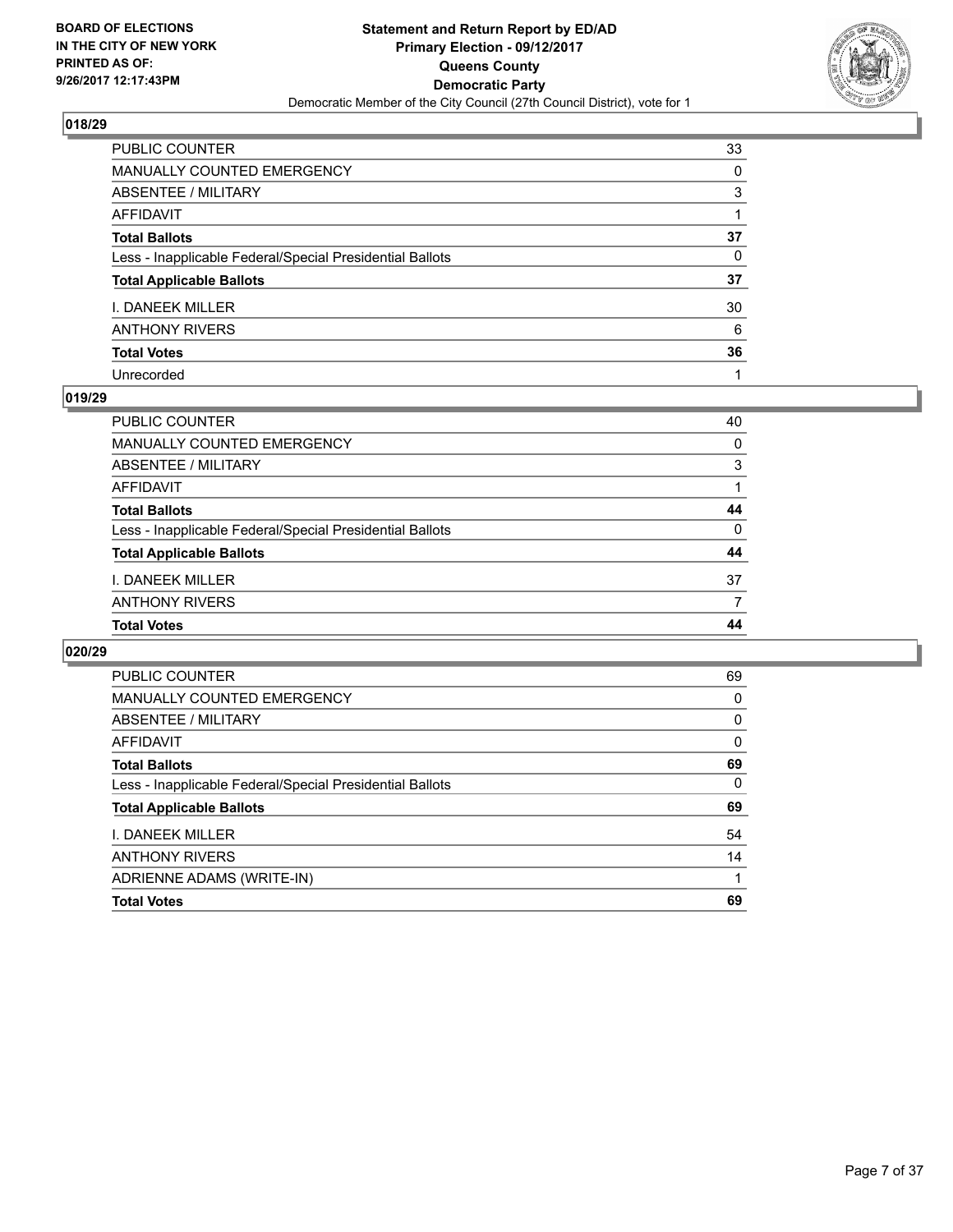

| PUBLIC COUNTER                                           | 89             |
|----------------------------------------------------------|----------------|
| MANUALLY COUNTED EMERGENCY                               | 0              |
| ABSENTEE / MILITARY                                      | 6              |
| AFFIDAVIT                                                |                |
| Total Ballots                                            | 96             |
| Less - Inapplicable Federal/Special Presidential Ballots | $\mathbf{0}$   |
| <b>Total Applicable Ballots</b>                          | 96             |
| I. DANEEK MILLER                                         | 63             |
| ANTHONY RIVERS                                           | 31             |
| <b>Total Votes</b>                                       | 94             |
| Unrecorded                                               | $\overline{2}$ |

#### **022/29**

| PUBLIC COUNTER                                           | 94       |
|----------------------------------------------------------|----------|
| MANUALLY COUNTED EMERGENCY                               | 0        |
| ABSENTEE / MILITARY                                      | 4        |
| AFFIDAVIT                                                | 0        |
| <b>Total Ballots</b>                                     | 98       |
| Less - Inapplicable Federal/Special Presidential Ballots | $\Omega$ |
| <b>Total Applicable Ballots</b>                          | 98       |
| <b>I. DANEEK MILLER</b>                                  | 70       |
| <b>ANTHONY RIVERS</b>                                    | 28       |
| <b>Total Votes</b>                                       | 98       |

| <b>PUBLIC COUNTER</b>                                    | 128 |
|----------------------------------------------------------|-----|
| MANUALLY COUNTED EMERGENCY                               | 0   |
| ABSENTEE / MILITARY                                      | 5   |
| AFFIDAVIT                                                |     |
| <b>Total Ballots</b>                                     | 134 |
| Less - Inapplicable Federal/Special Presidential Ballots | 0   |
| <b>Total Applicable Ballots</b>                          | 134 |
| I. DANEEK MILLER                                         | 99  |
| <b>ANTHONY RIVERS</b>                                    | 33  |
| <b>Total Votes</b>                                       | 132 |
| Unrecorded                                               | 2   |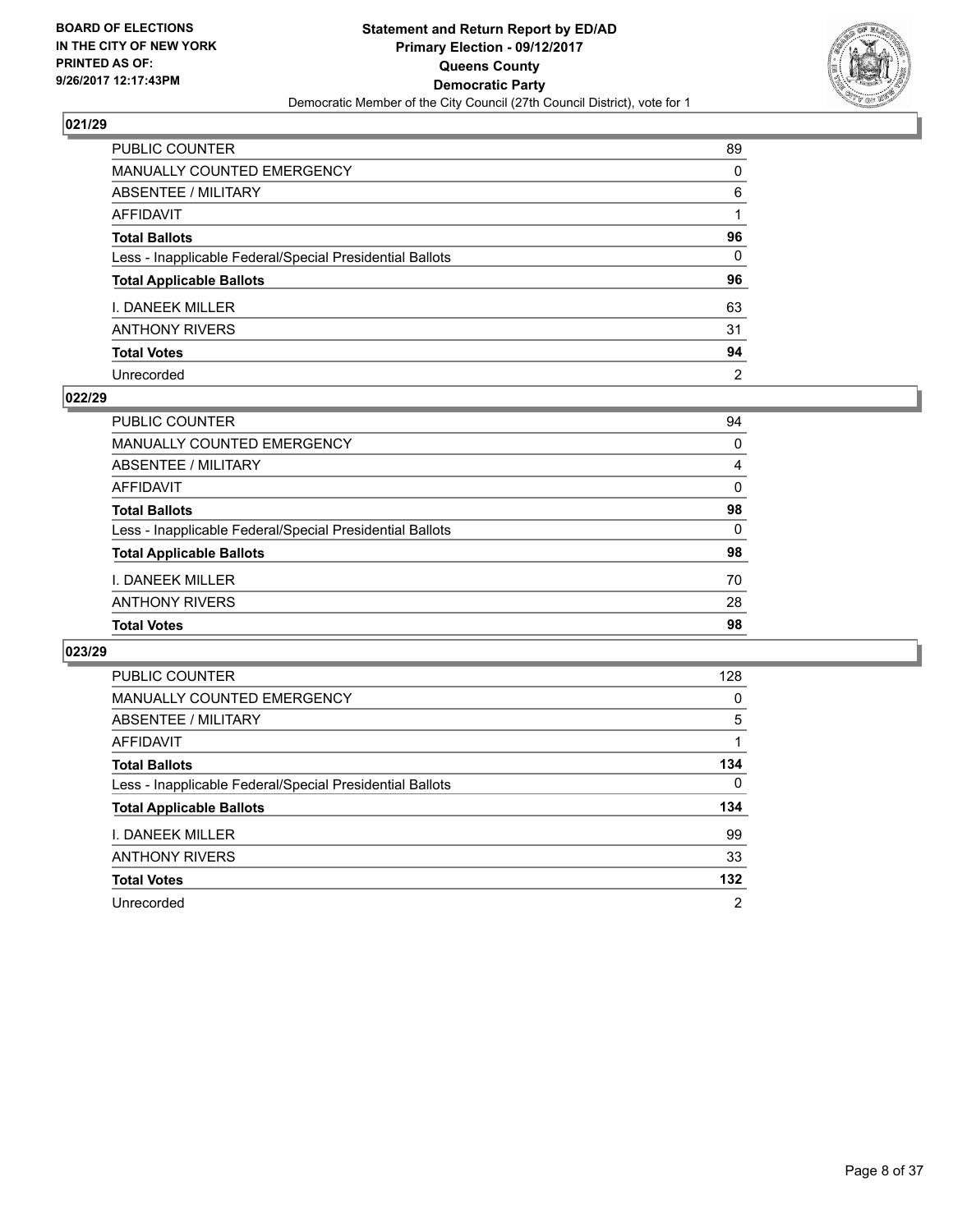

| PUBLIC COUNTER                                           | 189      |
|----------------------------------------------------------|----------|
| <b>MANUALLY COUNTED EMERGENCY</b>                        | 0        |
| ABSENTEE / MILITARY                                      | 2        |
| <b>AFFIDAVIT</b>                                         | $\Omega$ |
| <b>Total Ballots</b>                                     | 191      |
| Less - Inapplicable Federal/Special Presidential Ballots | 0        |
| <b>Total Applicable Ballots</b>                          | 191      |
| <b>I. DANEEK MILLER</b>                                  | 159      |
| <b>ANTHONY RIVERS</b>                                    | 29       |
| <b>Total Votes</b>                                       | 188      |
| Unrecorded                                               | 3        |

#### **025/29**

| <b>PUBLIC COUNTER</b>                                    | 170      |
|----------------------------------------------------------|----------|
| <b>MANUALLY COUNTED EMERGENCY</b>                        | 0        |
| ABSENTEE / MILITARY                                      | 3        |
| AFFIDAVIT                                                | $\Omega$ |
| <b>Total Ballots</b>                                     | 173      |
| Less - Inapplicable Federal/Special Presidential Ballots | 0        |
| <b>Total Applicable Ballots</b>                          | 173      |
| <b>I. DANEEK MILLER</b>                                  | 134      |
| <b>ANTHONY RIVERS</b>                                    | 36       |
| <b>Total Votes</b>                                       | 170      |
| Unrecorded                                               | 3        |

| <b>PUBLIC COUNTER</b>                                    | 178 |
|----------------------------------------------------------|-----|
| MANUALLY COUNTED EMERGENCY                               | 0   |
| ABSENTEE / MILITARY                                      | 31  |
| AFFIDAVIT                                                | 0   |
| <b>Total Ballots</b>                                     | 209 |
| Less - Inapplicable Federal/Special Presidential Ballots | 0   |
| <b>Total Applicable Ballots</b>                          | 209 |
| <b>I. DANEEK MILLER</b>                                  | 160 |
| <b>ANTHONY RIVERS</b>                                    | 40  |
| <b>Total Votes</b>                                       | 200 |
| Unrecorded                                               | 9   |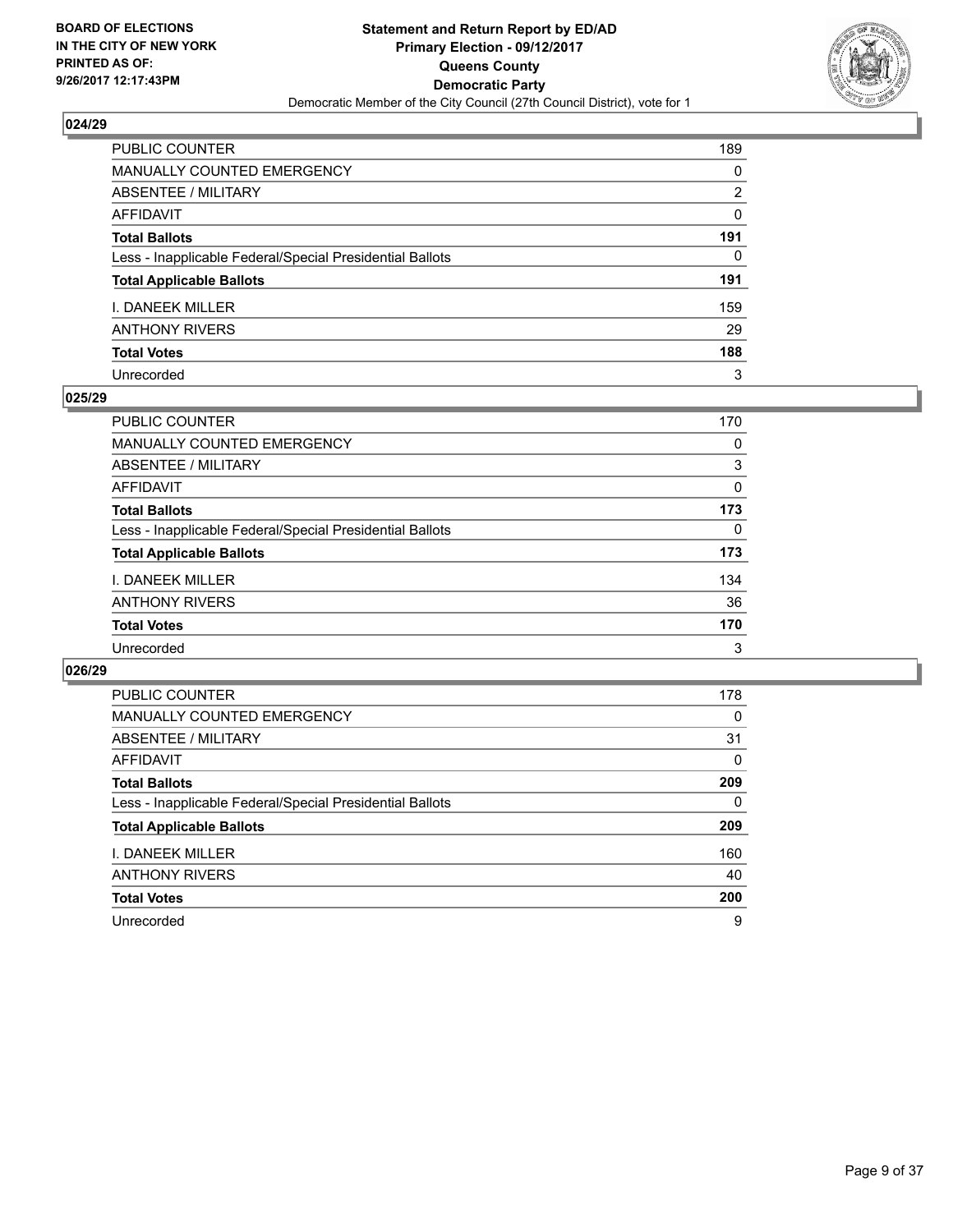

| PUBLIC COUNTER                                           | 117             |
|----------------------------------------------------------|-----------------|
| MANUALLY COUNTED EMERGENCY                               | 0               |
| ABSENTEE / MILITARY                                      | 5               |
| AFFIDAVIT                                                |                 |
| Total Ballots                                            | 123             |
| Less - Inapplicable Federal/Special Presidential Ballots | $\mathbf{0}$    |
| <b>Total Applicable Ballots</b>                          | 123             |
| I. DANEEK MILLER                                         | 106             |
| ANTHONY RIVERS                                           | 12 <sup>2</sup> |
| <b>Total Votes</b>                                       | 118             |
| Unrecorded                                               | 5               |

## **028/29**

| <b>PUBLIC COUNTER</b>                                    | 133 |
|----------------------------------------------------------|-----|
| <b>MANUALLY COUNTED EMERGENCY</b>                        | 0   |
| ABSENTEE / MILITARY                                      | 3   |
| AFFIDAVIT                                                | 0   |
| <b>Total Ballots</b>                                     | 136 |
| Less - Inapplicable Federal/Special Presidential Ballots | 0   |
| <b>Total Applicable Ballots</b>                          | 136 |
| <b>I. DANEEK MILLER</b>                                  | 106 |
| <b>ANTHONY RIVERS</b>                                    | 20  |
| ALICIA HYNDMAN (WRITE-IN)                                |     |
| UNATTRIBUTABLE WRITE-IN (WRITE-IN)                       |     |
| <b>Total Votes</b>                                       | 128 |
| Unrecorded                                               | 8   |

| <b>PUBLIC COUNTER</b>                                    | 107            |
|----------------------------------------------------------|----------------|
| MANUALLY COUNTED EMERGENCY                               | 0              |
| ABSENTEE / MILITARY                                      |                |
| <b>AFFIDAVIT</b>                                         | $\overline{2}$ |
| <b>Total Ballots</b>                                     | 116            |
| Less - Inapplicable Federal/Special Presidential Ballots | 0              |
| <b>Total Applicable Ballots</b>                          | 116            |
| <b>I. DANEEK MILLER</b>                                  | 108            |
| <b>ANTHONY RIVERS</b>                                    | 6              |
| RICHARD DAVID (WRITE-IN)                                 |                |
| <b>Total Votes</b>                                       | 115            |
| Unrecorded                                               |                |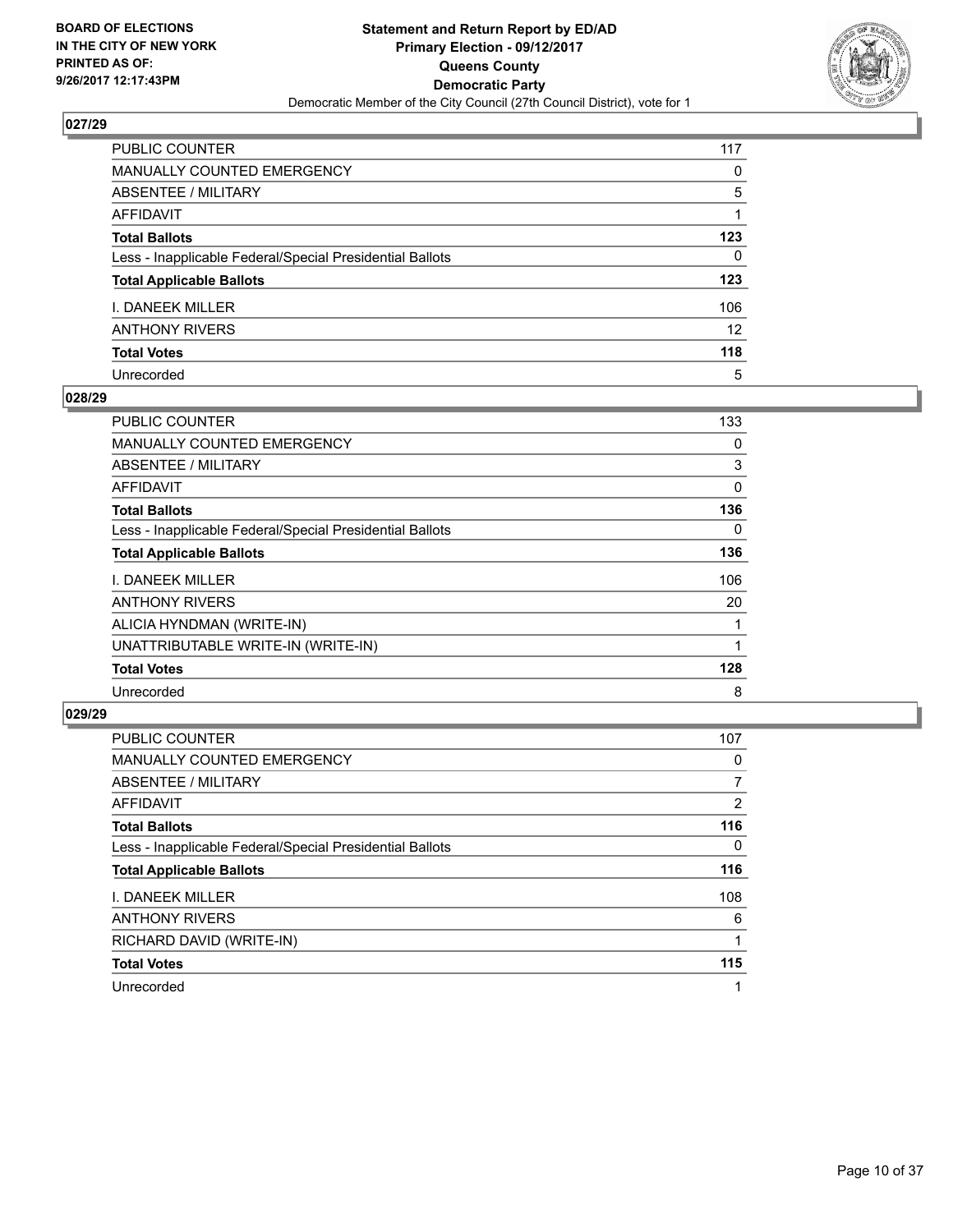

| PUBLIC COUNTER                                           | 161 |
|----------------------------------------------------------|-----|
| <b>MANUALLY COUNTED EMERGENCY</b>                        | 0   |
| <b>ABSENTEE / MILITARY</b>                               | 2   |
| <b>AFFIDAVIT</b>                                         | 4   |
| <b>Total Ballots</b>                                     | 167 |
| Less - Inapplicable Federal/Special Presidential Ballots | 0   |
| <b>Total Applicable Ballots</b>                          | 167 |
| I. DANEEK MILLER                                         | 144 |
| <b>ANTHONY RIVERS</b>                                    | 19  |
| <b>Total Votes</b>                                       | 163 |
| Unrecorded                                               | 4   |

#### **031/29**

| <b>PUBLIC COUNTER</b>                                    | 138 |
|----------------------------------------------------------|-----|
| MANUALLY COUNTED EMERGENCY                               | 0   |
| ABSENTEE / MILITARY                                      |     |
| AFFIDAVIT                                                | 3   |
| <b>Total Ballots</b>                                     | 142 |
| Less - Inapplicable Federal/Special Presidential Ballots | 0   |
| <b>Total Applicable Ballots</b>                          | 142 |
| <b>I. DANEEK MILLER</b>                                  | 114 |
| <b>ANTHONY RIVERS</b>                                    | 21  |
| <b>Total Votes</b>                                       | 135 |
| Unrecorded                                               |     |

| <b>PUBLIC COUNTER</b>                                    | 127 |
|----------------------------------------------------------|-----|
| MANUALLY COUNTED EMERGENCY                               | 0   |
| ABSENTEE / MILITARY                                      | 10  |
| AFFIDAVIT                                                | 4   |
| <b>Total Ballots</b>                                     | 141 |
| Less - Inapplicable Federal/Special Presidential Ballots | 0   |
| <b>Total Applicable Ballots</b>                          | 141 |
| I. DANEEK MILLER                                         | 119 |
| <b>ANTHONY RIVERS</b>                                    | 18  |
| <b>Total Votes</b>                                       | 137 |
| Unrecorded                                               | 4   |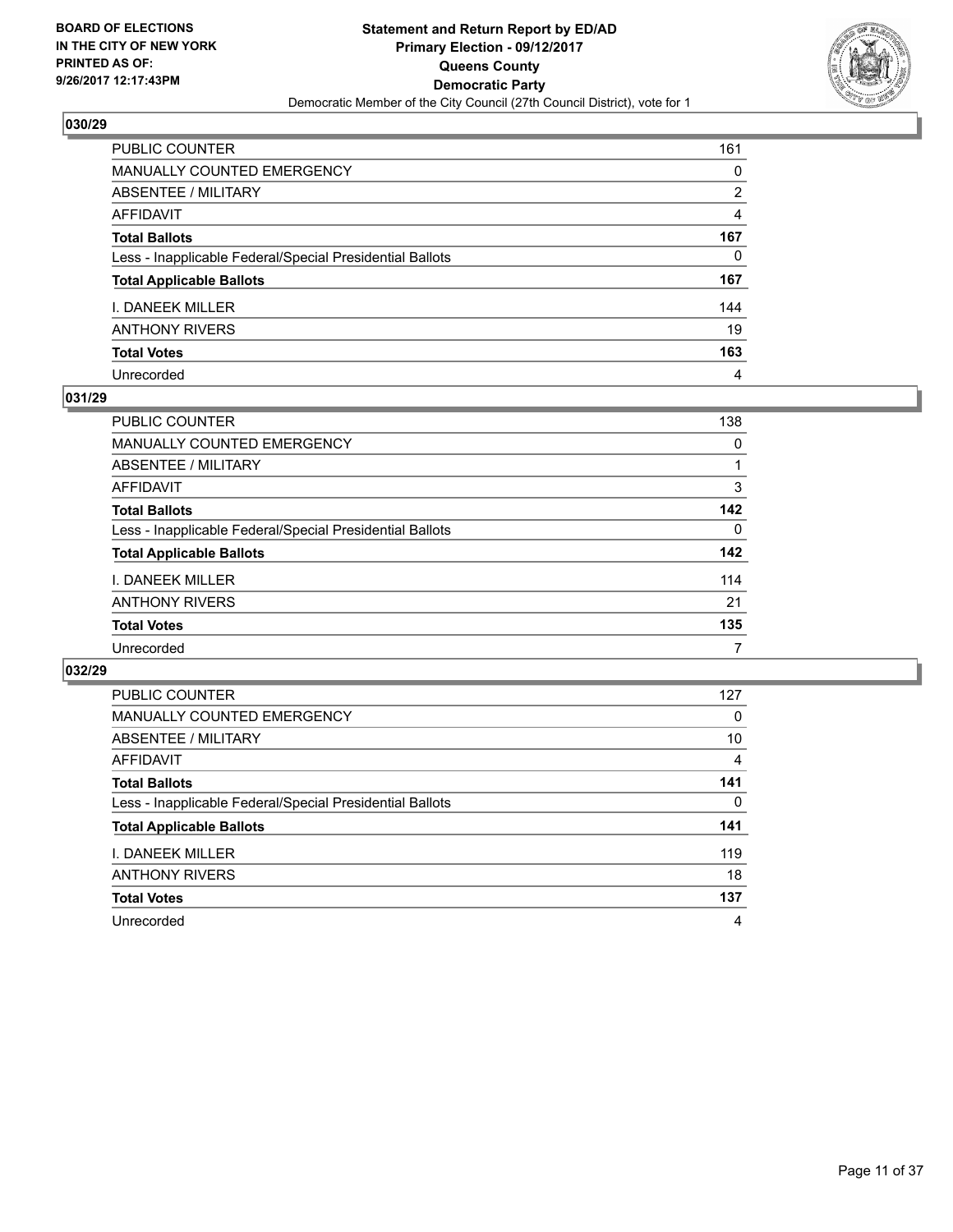

| PUBLIC COUNTER                                           | 105      |
|----------------------------------------------------------|----------|
| <b>MANUALLY COUNTED EMERGENCY</b>                        | $\Omega$ |
| <b>ABSENTEE / MILITARY</b>                               | 6        |
| <b>AFFIDAVIT</b>                                         | $\Omega$ |
| <b>Total Ballots</b>                                     | 111      |
| Less - Inapplicable Federal/Special Presidential Ballots | 0        |
| <b>Total Applicable Ballots</b>                          | 111      |
| I. DANEEK MILLER                                         | 92       |
| <b>ANTHONY RIVERS</b>                                    | 15       |
| <b>Total Votes</b>                                       | 107      |
| Unrecorded                                               | 4        |

#### **034/29**

| <b>PUBLIC COUNTER</b>                                    | 106 |
|----------------------------------------------------------|-----|
| MANUALLY COUNTED EMERGENCY                               | 0   |
| ABSENTEE / MILITARY                                      | 7   |
| AFFIDAVIT                                                | 0   |
| <b>Total Ballots</b>                                     | 113 |
| Less - Inapplicable Federal/Special Presidential Ballots | 0   |
| <b>Total Applicable Ballots</b>                          | 113 |
| <b>I. DANEEK MILLER</b>                                  | 86  |
| <b>ANTHONY RIVERS</b>                                    | 19  |
| <b>Total Votes</b>                                       | 105 |
| Unrecorded                                               | 8   |

| <b>PUBLIC COUNTER</b>                                    | 106 |
|----------------------------------------------------------|-----|
| <b>MANUALLY COUNTED EMERGENCY</b>                        | 0   |
| ABSENTEE / MILITARY                                      | 2   |
| AFFIDAVIT                                                | 0   |
| <b>Total Ballots</b>                                     | 108 |
| Less - Inapplicable Federal/Special Presidential Ballots | 0   |
| <b>Total Applicable Ballots</b>                          | 108 |
| <b>I. DANEEK MILLER</b>                                  | 79  |
| <b>ANTHONY RIVERS</b>                                    | 21  |
|                                                          |     |
| RICHARD DAVID (WRITE-IN)                                 |     |
| <b>Total Votes</b>                                       | 101 |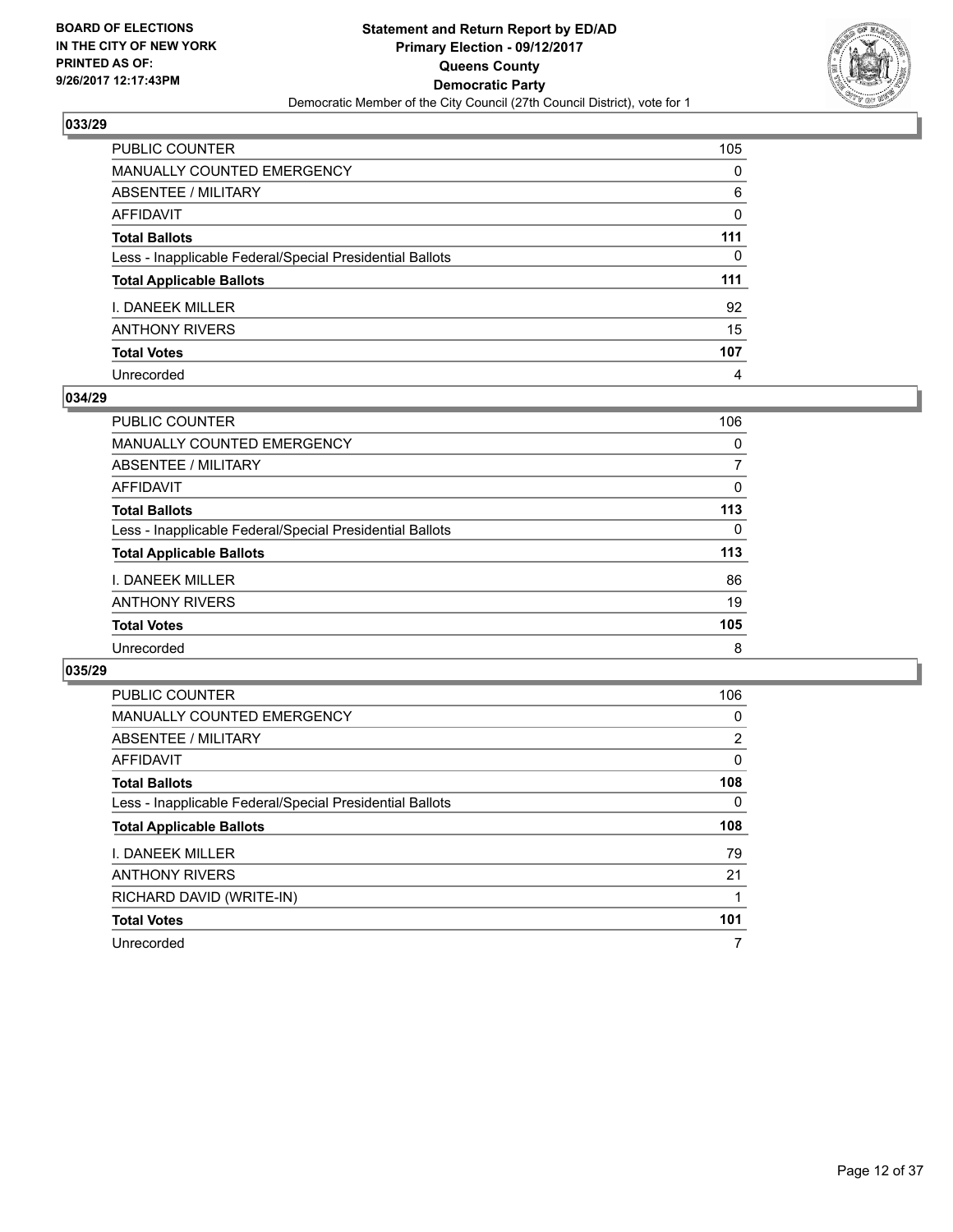

| PUBLIC COUNTER                                           | 71 |
|----------------------------------------------------------|----|
| <b>MANUALLY COUNTED EMERGENCY</b>                        | 0  |
| ABSENTEE / MILITARY                                      | 4  |
| <b>AFFIDAVIT</b>                                         | 0  |
| <b>Total Ballots</b>                                     | 75 |
| Less - Inapplicable Federal/Special Presidential Ballots | 0  |
| <b>Total Applicable Ballots</b>                          | 75 |
| I. DANEEK MILLER                                         | 66 |
| <b>ANTHONY RIVERS</b>                                    | 8  |
| <b>Total Votes</b>                                       | 74 |
| Unrecorded                                               |    |

#### **069/29**

| PUBLIC COUNTER                                           | 27 |
|----------------------------------------------------------|----|
| MANUALLY COUNTED EMERGENCY                               | 0  |
| ABSENTEE / MILITARY                                      | 0  |
| AFFIDAVIT                                                | 0  |
| <b>Total Ballots</b>                                     | 27 |
| Less - Inapplicable Federal/Special Presidential Ballots | 0  |
| <b>Total Applicable Ballots</b>                          | 27 |
| <b>I. DANEEK MILLER</b>                                  | 18 |
| <b>ANTHONY RIVERS</b>                                    | 6  |
| <b>Total Votes</b>                                       | 24 |
| Unrecorded                                               | 3  |

| <b>PUBLIC COUNTER</b>                                    | 83 |
|----------------------------------------------------------|----|
| <b>MANUALLY COUNTED EMERGENCY</b>                        | 0  |
| ABSENTEE / MILITARY                                      | 5  |
| AFFIDAVIT                                                | 2  |
| <b>Total Ballots</b>                                     | 90 |
| Less - Inapplicable Federal/Special Presidential Ballots | 0  |
| <b>Total Applicable Ballots</b>                          | 90 |
| <b>I. DANEEK MILLER</b>                                  | 61 |
| <b>ANTHONY RIVERS</b>                                    | 25 |
| <b>Total Votes</b>                                       | 86 |
| Unrecorded                                               | 4  |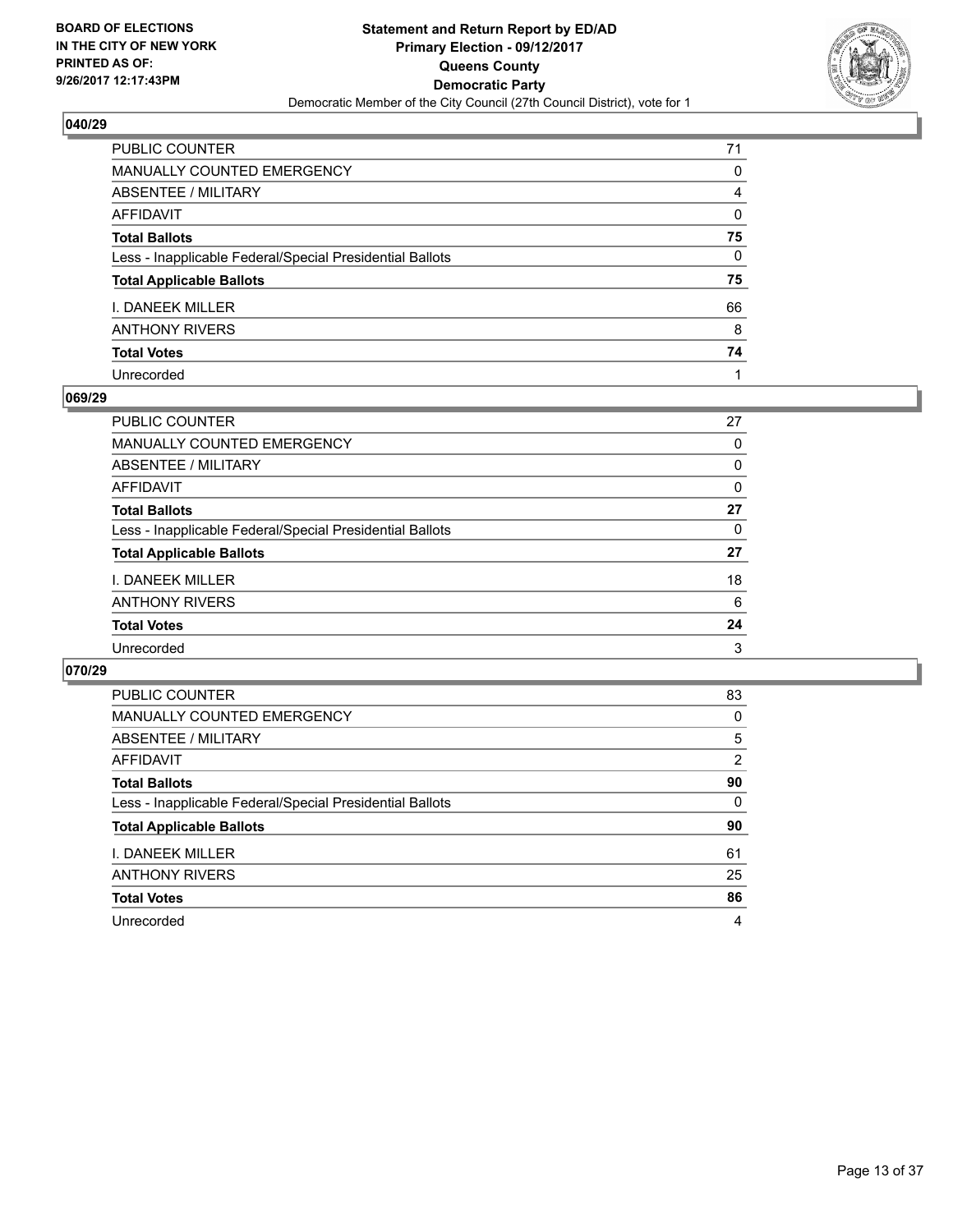

| <b>PUBLIC COUNTER</b>                                    | 64             |
|----------------------------------------------------------|----------------|
| <b>MANUALLY COUNTED EMERGENCY</b>                        | 0              |
| <b>ABSENTEE / MILITARY</b>                               | $\overline{2}$ |
| AFFIDAVIT                                                | 0              |
| <b>Total Ballots</b>                                     | 66             |
| Less - Inapplicable Federal/Special Presidential Ballots | 0              |
| <b>Total Applicable Ballots</b>                          | 66             |
| I. DANEEK MILLER                                         | 45             |
| <b>ANTHONY RIVERS</b>                                    | 15             |
| MOHAMMAD T. RAHMAN (WRITE-IN)                            | 4              |
| <b>Total Votes</b>                                       | 64             |
| Unrecorded                                               | $\overline{2}$ |

## **073/29**

| PUBLIC COUNTER                                           | 56 |
|----------------------------------------------------------|----|
| MANUALLY COUNTED EMERGENCY                               | 0  |
| ABSENTEE / MILITARY                                      |    |
| AFFIDAVIT                                                | 0  |
| <b>Total Ballots</b>                                     | 57 |
| Less - Inapplicable Federal/Special Presidential Ballots | 0  |
| <b>Total Applicable Ballots</b>                          | 57 |
| <b>I. DANEEK MILLER</b>                                  | 35 |
| <b>ANTHONY RIVERS</b>                                    | 17 |
| <b>Total Votes</b>                                       | 52 |
| Unrecorded                                               | 5  |

| <b>PUBLIC COUNTER</b>                                    | 77             |
|----------------------------------------------------------|----------------|
| MANUALLY COUNTED EMERGENCY                               | 0              |
| ABSENTEE / MILITARY                                      | $\overline{2}$ |
| <b>AFFIDAVIT</b>                                         | 0              |
| <b>Total Ballots</b>                                     | 79             |
| Less - Inapplicable Federal/Special Presidential Ballots | 0              |
| <b>Total Applicable Ballots</b>                          | 79             |
| <b>I. DANEEK MILLER</b>                                  | 49             |
| <b>ANTHONY RIVERS</b>                                    | 26             |
| UNATTRIBUTABLE WRITE-IN (WRITE-IN)                       |                |
| <b>Total Votes</b>                                       | 76             |
| Unrecorded                                               | 3              |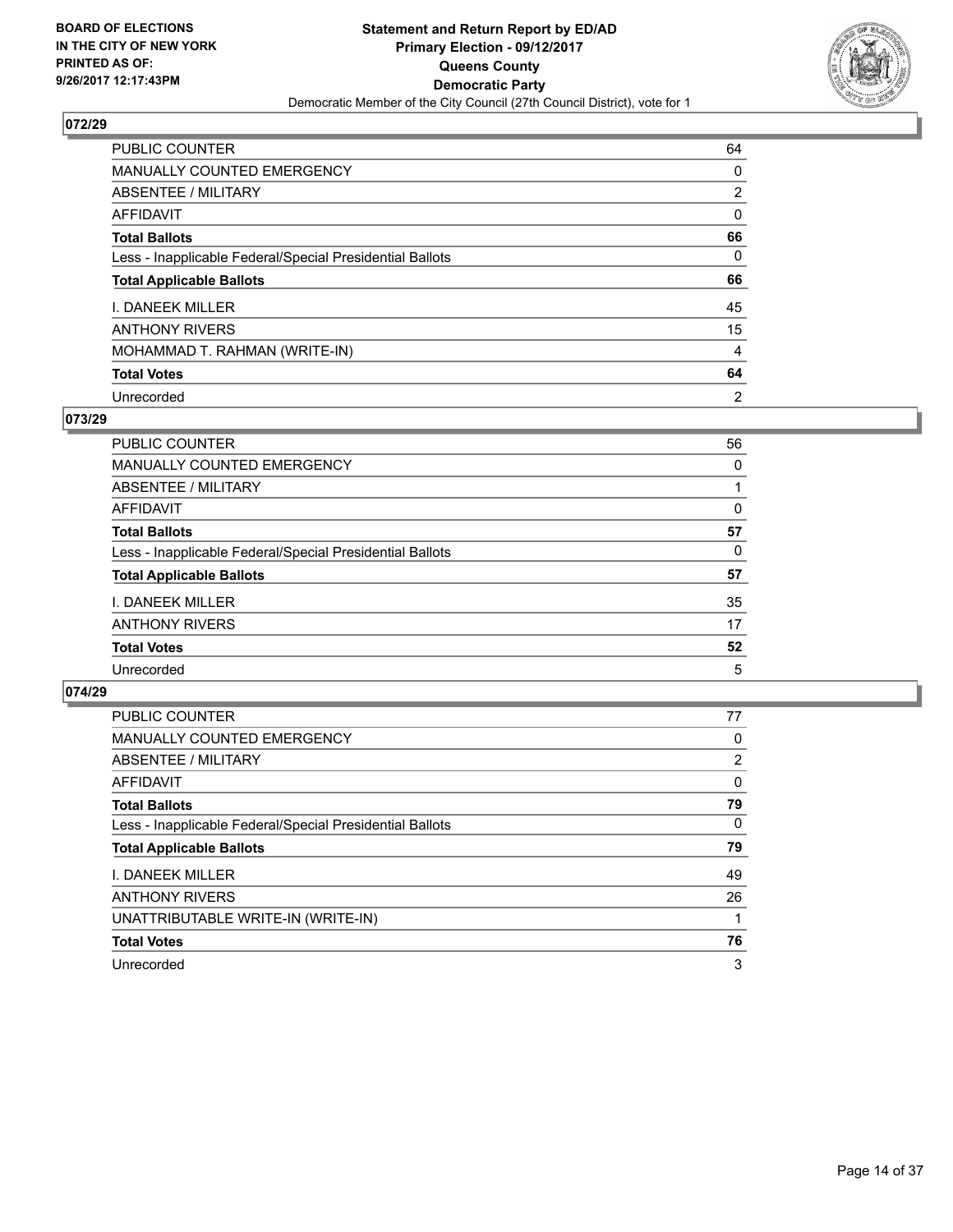

| <b>PUBLIC COUNTER</b>                                    | 105   |
|----------------------------------------------------------|-------|
| <b>MANUALLY COUNTED EMERGENCY</b>                        | 0     |
| ABSENTEE / MILITARY                                      | 6     |
| AFFIDAVIT                                                |       |
| <b>Total Ballots</b>                                     | $112$ |
| Less - Inapplicable Federal/Special Presidential Ballots | 0     |
| <b>Total Applicable Ballots</b>                          | 112   |
| I. DANEEK MILLER                                         | 93    |
| <b>ANTHONY RIVERS</b>                                    | 16    |
| <b>Total Votes</b>                                       | 109   |
| Unrecorded                                               | 3     |

| <b>PUBLIC COUNTER</b>                                    | 97             |
|----------------------------------------------------------|----------------|
| <b>MANUALLY COUNTED EMERGENCY</b>                        | 0              |
| ABSENTEE / MILITARY                                      | 7              |
| AFFIDAVIT                                                |                |
| <b>Total Ballots</b>                                     | 105            |
| Less - Inapplicable Federal/Special Presidential Ballots | 0              |
| <b>Total Applicable Ballots</b>                          | 105            |
| <b>I. DANEEK MILLER</b>                                  | 72             |
| <b>ANTHONY RIVERS</b>                                    | 31             |
| <b>Total Votes</b>                                       | 103            |
| Unrecorded                                               | $\overline{2}$ |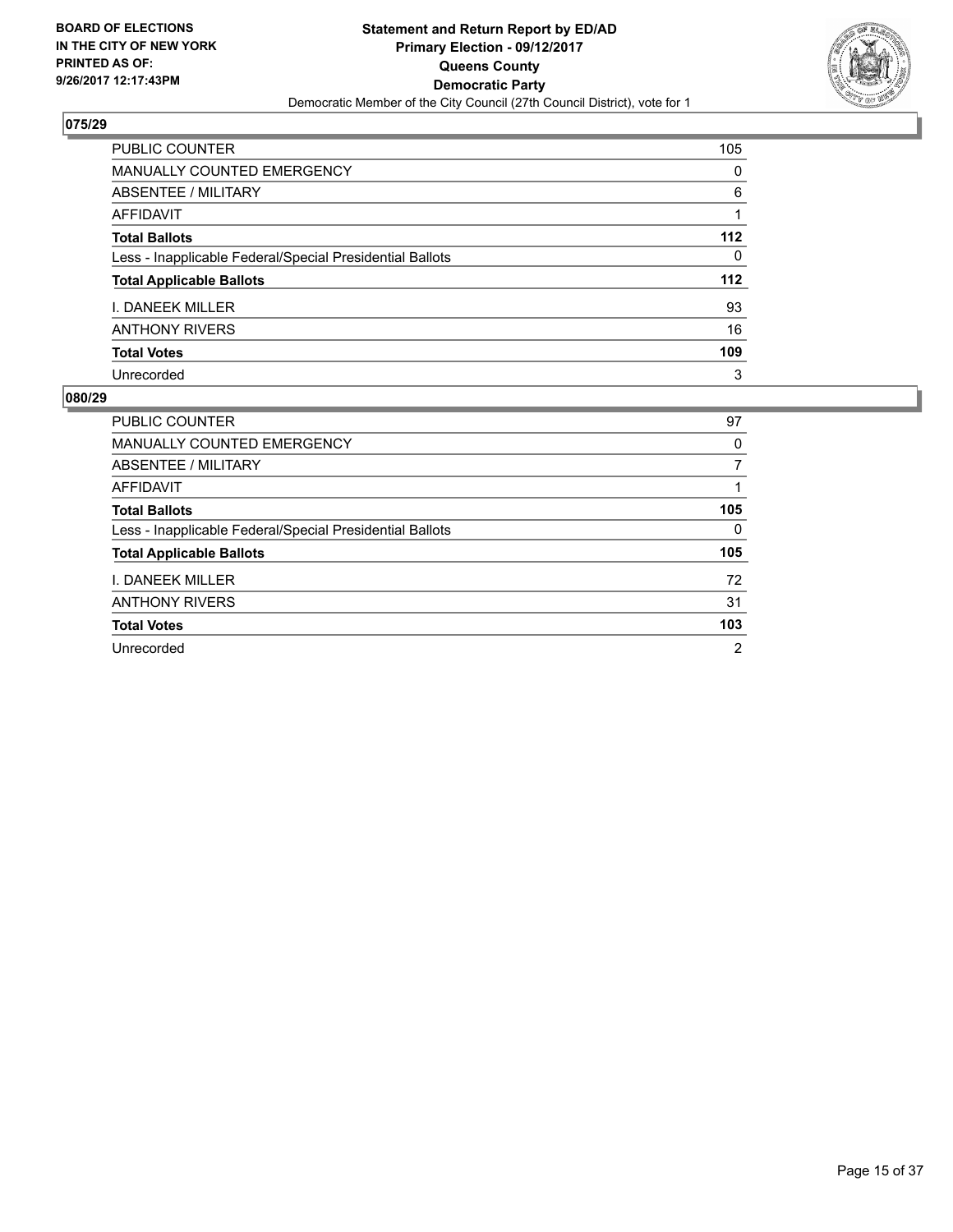

| <b>PUBLIC COUNTER</b>                                    | 3            |
|----------------------------------------------------------|--------------|
| MANUALLY COUNTED EMERGENCY                               | 0            |
| <b>ABSENTEE / MILITARY</b>                               | 0            |
| AFFIDAVIT                                                | 0            |
| <b>Total Ballots</b>                                     | 3            |
| Less - Inapplicable Federal/Special Presidential Ballots | 0            |
| <b>Total Applicable Ballots</b>                          | 3            |
| I. DANEEK MILLER                                         |              |
| <b>ANTHONY RIVERS</b>                                    | 0            |
| UNATTRIBUTABLE WRITE-IN (WRITE-IN)                       |              |
| <b>Total Votes</b>                                       | $\mathbf{2}$ |
| Unrecorded                                               |              |

## **014/32**

| PUBLIC COUNTER                                           | 3            |
|----------------------------------------------------------|--------------|
| <b>MANUALLY COUNTED EMERGENCY</b>                        | 0            |
| <b>ABSENTEE / MILITARY</b>                               | 0            |
| <b>AFFIDAVIT</b>                                         | 0            |
| <b>Total Ballots</b>                                     | 3            |
| Less - Inapplicable Federal/Special Presidential Ballots | 0            |
| <b>Total Applicable Ballots</b>                          | 3            |
| I. DANEEK MILLER                                         | 2            |
| <b>ANTHONY RIVERS</b>                                    | 0            |
| <b>Total Votes</b>                                       | $\mathbf{2}$ |
| Unrecorded                                               |              |
|                                                          |              |

| <b>PUBLIC COUNTER</b>                                    | 87             |
|----------------------------------------------------------|----------------|
| MANUALLY COUNTED EMERGENCY                               | 0              |
| ABSENTEE / MILITARY                                      | 4              |
| AFFIDAVIT                                                | 2              |
| <b>Total Ballots</b>                                     | 93             |
| Less - Inapplicable Federal/Special Presidential Ballots | 0              |
| <b>Total Applicable Ballots</b>                          | 93             |
| I. DANEEK MILLER                                         | 76             |
| <b>ANTHONY RIVERS</b>                                    | 15             |
| <b>Total Votes</b>                                       | 91             |
| Unrecorded                                               | $\overline{2}$ |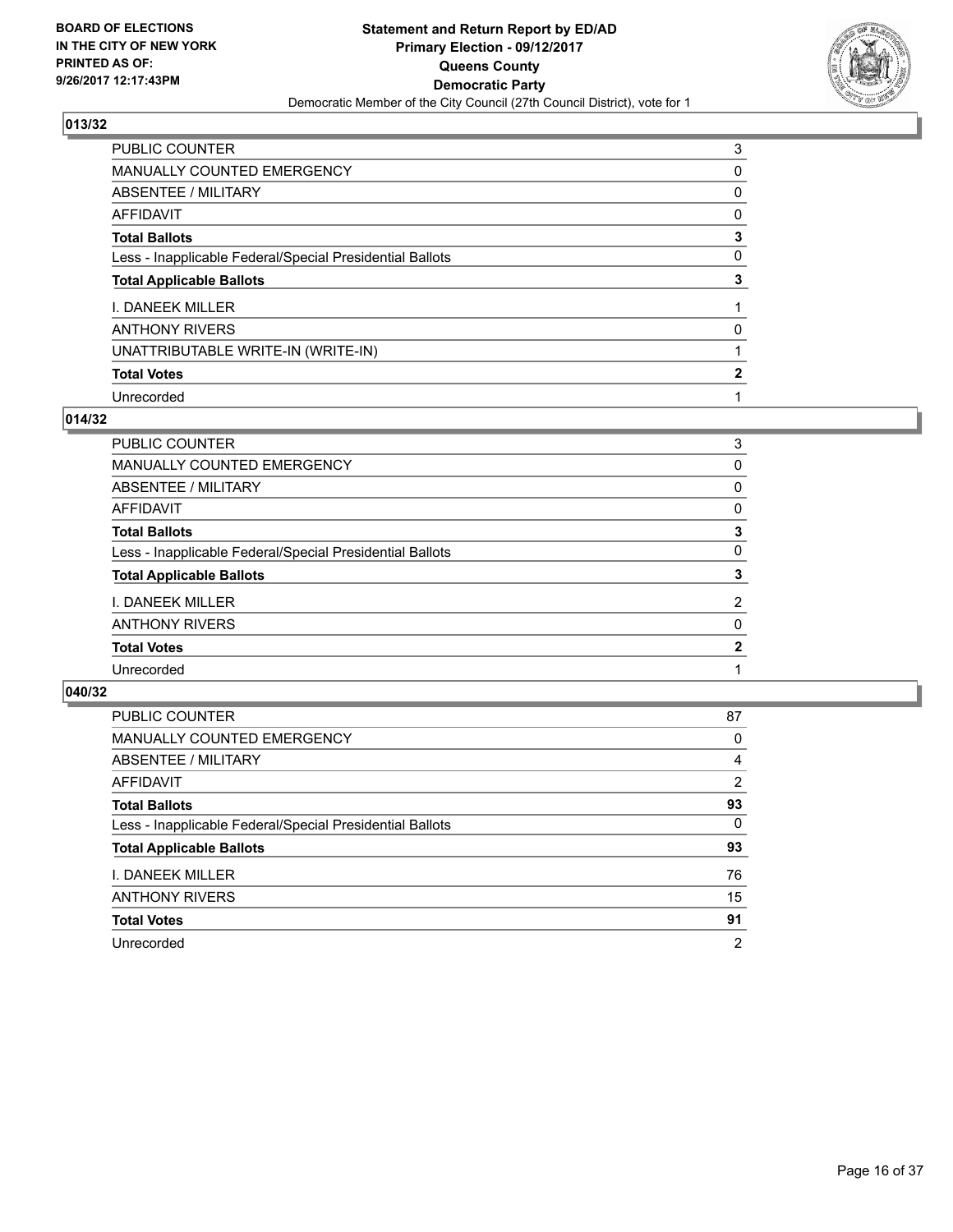

| <b>PUBLIC COUNTER</b>                                    | 111         |
|----------------------------------------------------------|-------------|
| <b>MANUALLY COUNTED EMERGENCY</b>                        | 0           |
| ABSENTEE / MILITARY                                      | 1           |
| AFFIDAVIT                                                | 0           |
| <b>Total Ballots</b>                                     | $112$       |
| Less - Inapplicable Federal/Special Presidential Ballots | 0           |
| <b>Total Applicable Ballots</b>                          | $112$       |
| I. DANEEK MILLER                                         | 70          |
| <b>ANTHONY RIVERS</b>                                    | 37          |
| CARL DEHANCY JR. (WRITE-IN)                              |             |
| UNATTRIBUTABLE WRITE-IN (WRITE-IN)                       | $\mathbf 1$ |
| <b>Total Votes</b>                                       | 109         |
| Unrecorded                                               | 3           |

## **042/32**

| <b>PUBLIC COUNTER</b>                                    | 64 |
|----------------------------------------------------------|----|
| <b>MANUALLY COUNTED EMERGENCY</b>                        | 0  |
| ABSENTEE / MILITARY                                      | 6  |
| AFFIDAVIT                                                |    |
| <b>Total Ballots</b>                                     | 71 |
| Less - Inapplicable Federal/Special Presidential Ballots | 0  |
| <b>Total Applicable Ballots</b>                          | 71 |
| I. DANEEK MILLER                                         | 51 |
| <b>ANTHONY RIVERS</b>                                    | 12 |
| ADRIENNE ADAMS (WRITE-IN)                                |    |
| <b>Total Votes</b>                                       | 64 |
| Unrecorded                                               | 7  |

| PUBLIC COUNTER                                           | 206 |
|----------------------------------------------------------|-----|
| <b>MANUALLY COUNTED EMERGENCY</b>                        | 0   |
| ABSENTEE / MILITARY                                      | 3   |
| AFFIDAVIT                                                | 0   |
| <b>Total Ballots</b>                                     | 209 |
| Less - Inapplicable Federal/Special Presidential Ballots | 0   |
| <b>Total Applicable Ballots</b>                          | 209 |
| <b>I. DANEEK MILLER</b>                                  | 140 |
| <b>ANTHONY RIVERS</b>                                    | 58  |
| <b>Total Votes</b>                                       | 198 |
| Unrecorded                                               | 11  |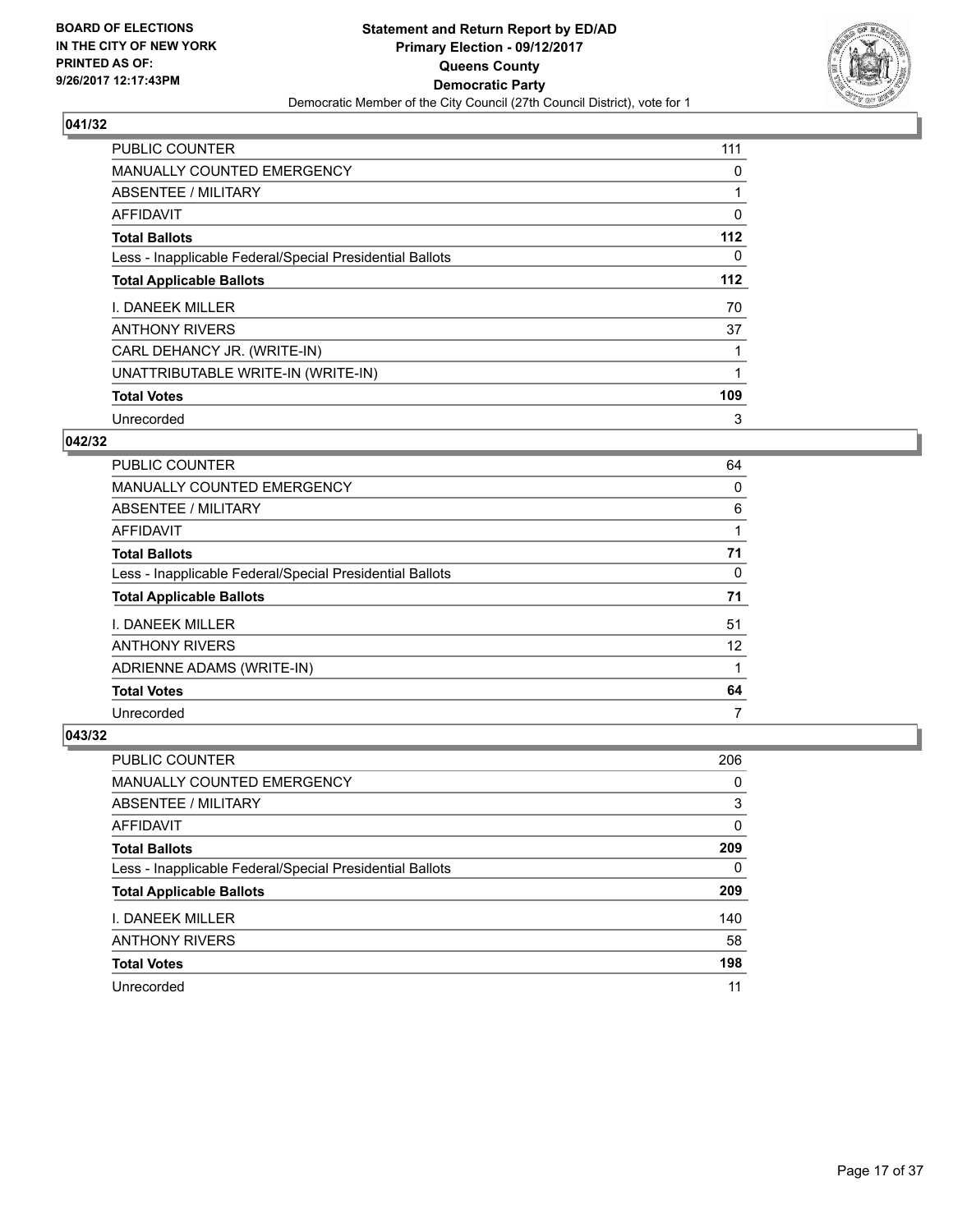

| <b>PUBLIC COUNTER</b>                                    | 139            |
|----------------------------------------------------------|----------------|
| <b>MANUALLY COUNTED EMERGENCY</b>                        | 0              |
| ABSENTEE / MILITARY                                      | 3              |
| AFFIDAVIT                                                | 0              |
| <b>Total Ballots</b>                                     | 142            |
| Less - Inapplicable Federal/Special Presidential Ballots | 0              |
|                                                          |                |
| <b>Total Applicable Ballots</b>                          |                |
| <b>I. DANEEK MILLER</b>                                  | 95             |
| <b>ANTHONY RIVERS</b>                                    | 38             |
| ADRIENNE ADAMS (WRITE-IN)                                | $\overline{2}$ |
| <b>Total Votes</b>                                       | 142<br>135     |

## **046/32**

| PUBLIC COUNTER                                           | 78 |
|----------------------------------------------------------|----|
| <b>MANUALLY COUNTED EMERGENCY</b>                        | 0  |
| ABSENTEE / MILITARY                                      |    |
| AFFIDAVIT                                                | 0  |
| <b>Total Ballots</b>                                     | 79 |
| Less - Inapplicable Federal/Special Presidential Ballots | 0  |
| <b>Total Applicable Ballots</b>                          | 79 |
| <b>I. DANEEK MILLER</b>                                  | 58 |
| <b>ANTHONY RIVERS</b>                                    | 17 |
| <b>Total Votes</b>                                       | 75 |
| Unrecorded                                               | 4  |

| <b>PUBLIC COUNTER</b>                                    | 70       |
|----------------------------------------------------------|----------|
| MANUALLY COUNTED EMERGENCY                               | 0        |
| ABSENTEE / MILITARY                                      | 0        |
| AFFIDAVIT                                                |          |
| <b>Total Ballots</b>                                     | 71       |
| Less - Inapplicable Federal/Special Presidential Ballots | $\Omega$ |
| <b>Total Applicable Ballots</b>                          | 71       |
| <b>I. DANEEK MILLER</b>                                  | 56       |
| <b>ANTHONY RIVERS</b>                                    | 11       |
| RICHARD DAVID (WRITE-IN)                                 | 3        |
| <b>Total Votes</b>                                       | 70       |
| Unrecorded                                               | 1        |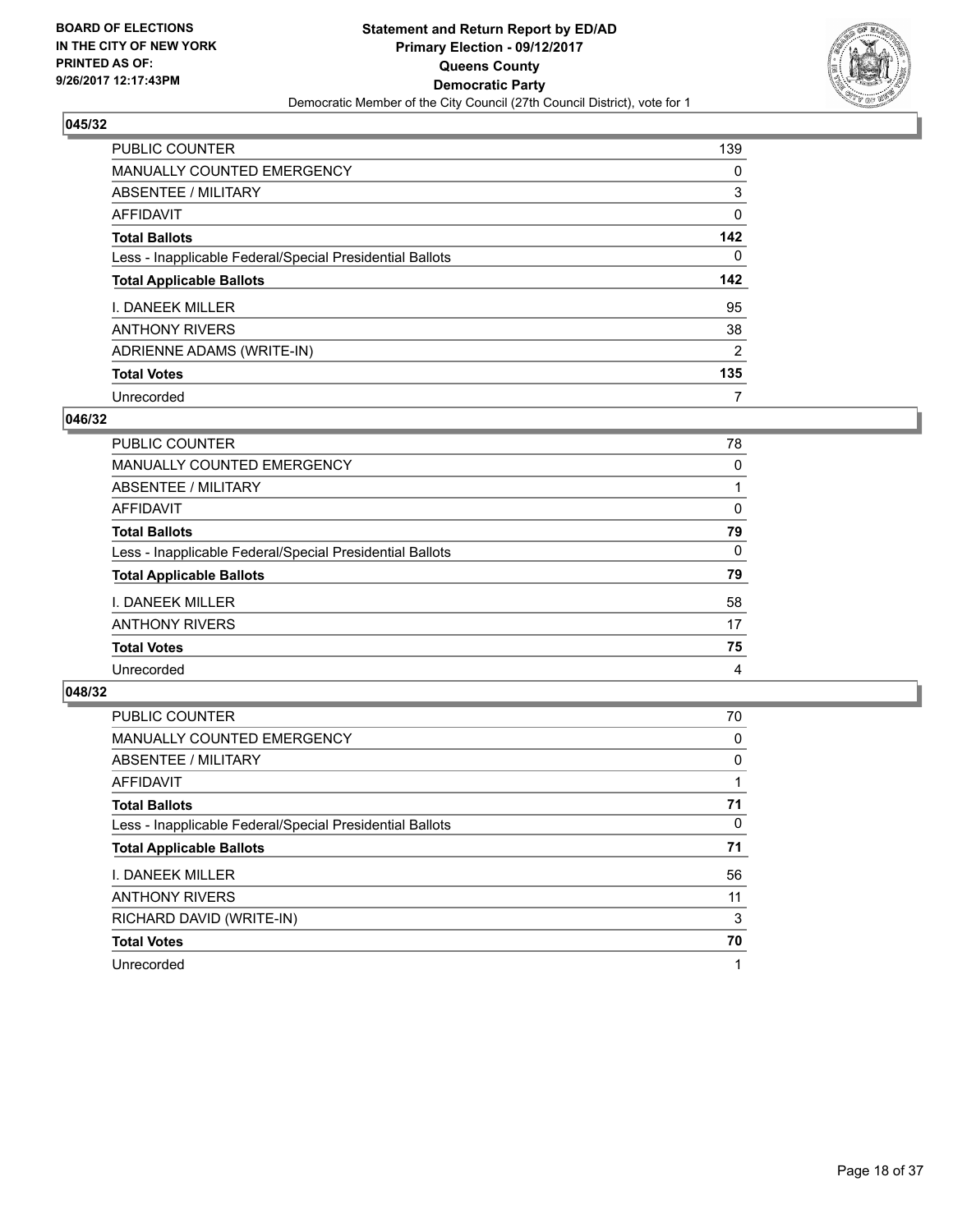

| <b>PUBLIC COUNTER</b>                                    | 112            |
|----------------------------------------------------------|----------------|
| <b>MANUALLY COUNTED EMERGENCY</b>                        | 0              |
| ABSENTEE / MILITARY                                      | $\overline{2}$ |
| AFFIDAVIT                                                | 0              |
| <b>Total Ballots</b>                                     | 114            |
| Less - Inapplicable Federal/Special Presidential Ballots | 0              |
| <b>Total Applicable Ballots</b>                          | 114            |
| I. DANEEK MILLER                                         | 81             |
| <b>ANTHONY RIVERS</b>                                    | 17             |
| ADRIENNE ADAMS (WRITE-IN)                                |                |
| HETTIE POWELL (WRITE-IN)                                 | 3              |
| <b>Total Votes</b>                                       | 102            |
| Unrecorded                                               | 12             |

## **073/32**

| PUBLIC COUNTER                                           | 89 |
|----------------------------------------------------------|----|
| <b>MANUALLY COUNTED EMERGENCY</b>                        | 0  |
| ABSENTEE / MILITARY                                      | 8  |
| AFFIDAVIT                                                | 0  |
| <b>Total Ballots</b>                                     | 97 |
| Less - Inapplicable Federal/Special Presidential Ballots | 0  |
| <b>Total Applicable Ballots</b>                          | 97 |
| I. DANEEK MILLER                                         | 77 |
| <b>ANTHONY RIVERS</b>                                    | 14 |
| TIERIAN LANNISTER (WRITE-IN)                             |    |
| <b>Total Votes</b>                                       | 92 |
| Unrecorded                                               | 5  |

| PUBLIC COUNTER                                           | 81 |
|----------------------------------------------------------|----|
| <b>MANUALLY COUNTED EMERGENCY</b>                        | 0  |
| ABSENTEE / MILITARY                                      | 4  |
| AFFIDAVIT                                                | 0  |
| <b>Total Ballots</b>                                     | 85 |
| Less - Inapplicable Federal/Special Presidential Ballots | 0  |
| <b>Total Applicable Ballots</b>                          | 85 |
| <b>I. DANEEK MILLER</b>                                  | 73 |
| <b>ANTHONY RIVERS</b>                                    | 6  |
| <b>JOSEPH MARTHONE (WRITE-IN)</b>                        | 1  |
| ROBERT S. BUSBY JR. (WRITE-IN)                           |    |
| <b>Total Votes</b>                                       | 81 |
| Unrecorded                                               | 4  |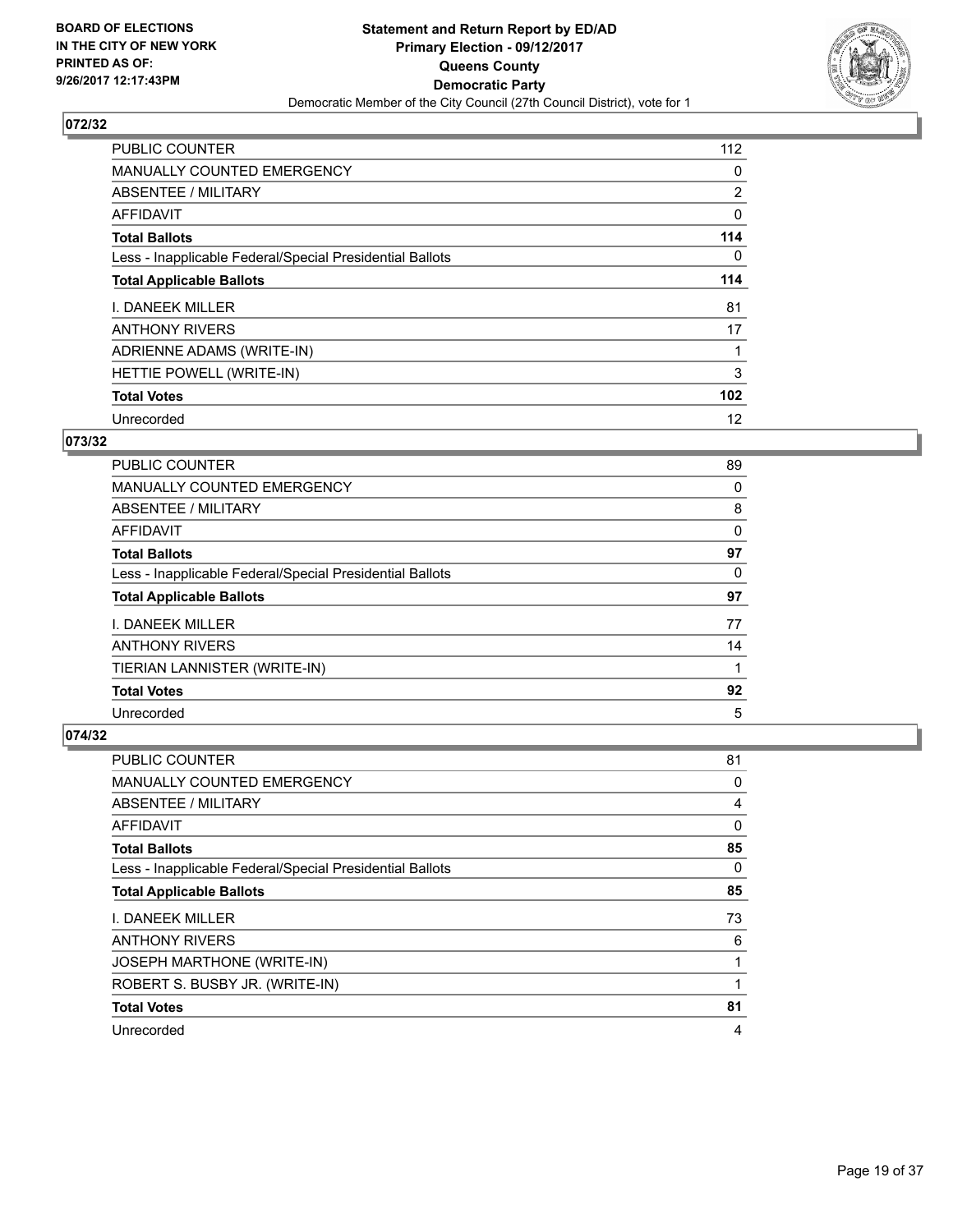

| <b>PUBLIC COUNTER</b>                                    | 79 |
|----------------------------------------------------------|----|
| <b>MANUALLY COUNTED EMERGENCY</b>                        | 0  |
| ABSENTEE / MILITARY                                      | 3  |
| AFFIDAVIT                                                |    |
| <b>Total Ballots</b>                                     | 83 |
| Less - Inapplicable Federal/Special Presidential Ballots | 0  |
| <b>Total Applicable Ballots</b>                          | 83 |
| <b>I. DANEEK MILLER</b>                                  | 63 |
| <b>ANTHONY RIVERS</b>                                    | 16 |
| ADRIENNE ADAMS (WRITE-IN)                                |    |
| <b>Total Votes</b>                                       | 80 |
| Unrecorded                                               | 3  |

| <b>PUBLIC COUNTER</b>                                    | 120 |
|----------------------------------------------------------|-----|
| <b>MANUALLY COUNTED EMERGENCY</b>                        | 0   |
| ABSENTEE / MILITARY                                      | 4   |
| AFFIDAVIT                                                | 2   |
| <b>Total Ballots</b>                                     | 126 |
| Less - Inapplicable Federal/Special Presidential Ballots | 0   |
|                                                          |     |
| <b>Total Applicable Ballots</b>                          | 126 |
| I. DANEEK MILLER                                         | 90  |
| <b>ANTHONY RIVERS</b>                                    | 28  |
| <b>VIVIAN COOK (WRITE-IN)</b>                            | 2   |
| <b>Total Votes</b>                                       | 120 |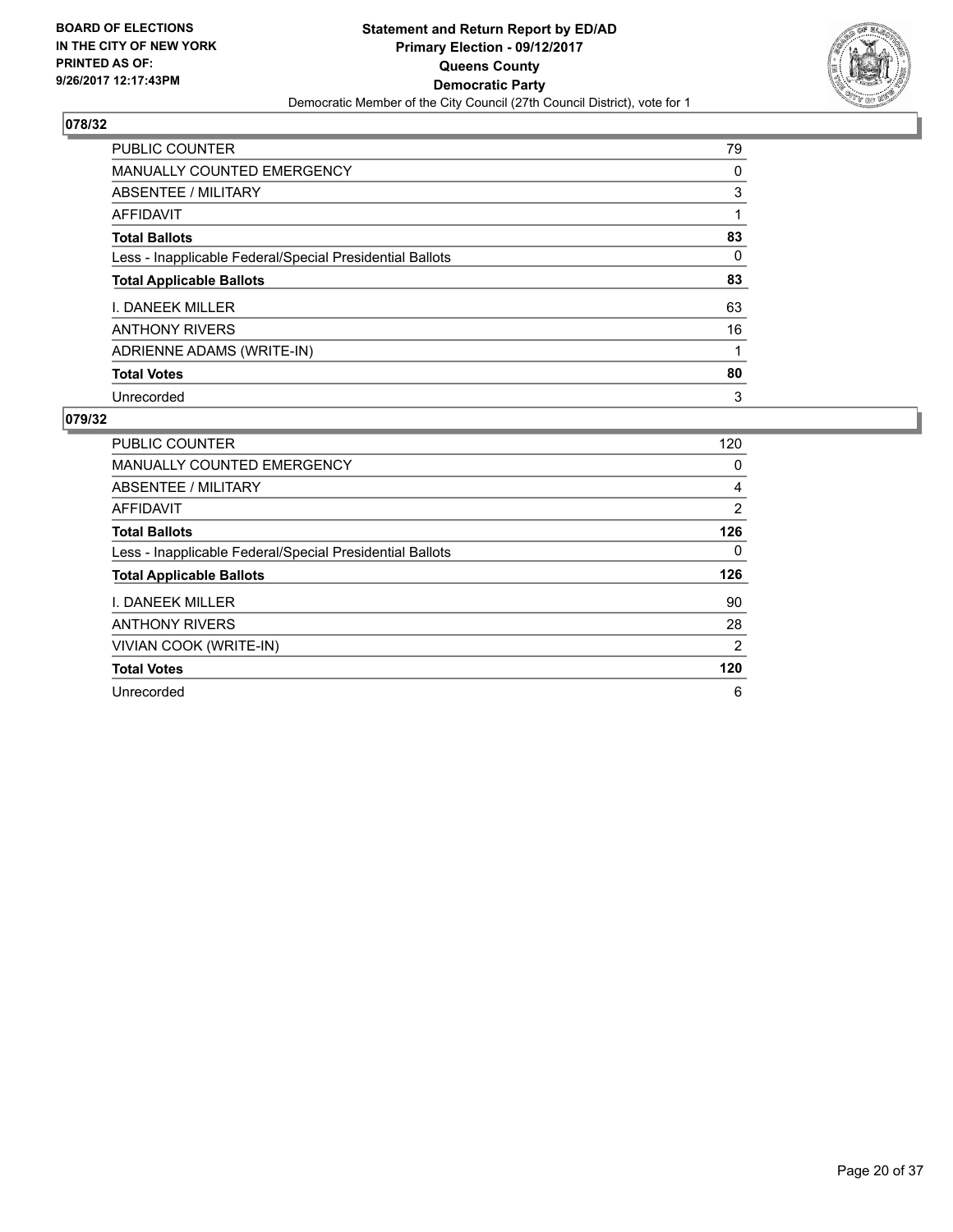

| PUBLIC COUNTER                                           | 102 |
|----------------------------------------------------------|-----|
| <b>MANUALLY COUNTED EMERGENCY</b>                        | 0   |
| ABSENTEE / MILITARY                                      | 8   |
| AFFIDAVIT                                                | 0   |
| <b>Total Ballots</b>                                     | 110 |
| Less - Inapplicable Federal/Special Presidential Ballots | 0   |
| <b>Total Applicable Ballots</b>                          | 110 |
| I. DANEEK MILLER                                         | 78  |
| <b>ANTHONY RIVERS</b>                                    | 28  |
| UNCOUNTED WRITE-IN PER STATUTE (WRITE-IN)                |     |
| <b>Total Votes</b>                                       | 107 |
| Unrecorded                                               | 3   |

## **030/33**

| <b>PUBLIC COUNTER</b>                                    | 112      |
|----------------------------------------------------------|----------|
| <b>MANUALLY COUNTED EMERGENCY</b>                        | 0        |
| ABSENTEE / MILITARY                                      | 3        |
| AFFIDAVIT                                                | 0        |
| <b>Total Ballots</b>                                     | 115      |
| Less - Inapplicable Federal/Special Presidential Ballots | $\Omega$ |
| <b>Total Applicable Ballots</b>                          | 115      |
| <b>I. DANEEK MILLER</b>                                  | 71       |
| <b>ANTHONY RIVERS</b>                                    | 43       |
| <b>Total Votes</b>                                       | 114      |
| Unrecorded                                               |          |

| <b>PUBLIC COUNTER</b>                                    | 109 |
|----------------------------------------------------------|-----|
| <b>MANUALLY COUNTED EMERGENCY</b>                        | 0   |
| ABSENTEE / MILITARY                                      | 2   |
| AFFIDAVIT                                                | 0   |
| <b>Total Ballots</b>                                     | 111 |
| Less - Inapplicable Federal/Special Presidential Ballots | 0   |
| <b>Total Applicable Ballots</b>                          | 111 |
| I. DANEEK MILLER                                         | 76  |
| <b>ANTHONY RIVERS</b>                                    | 31  |
| <b>Total Votes</b>                                       | 107 |
|                                                          |     |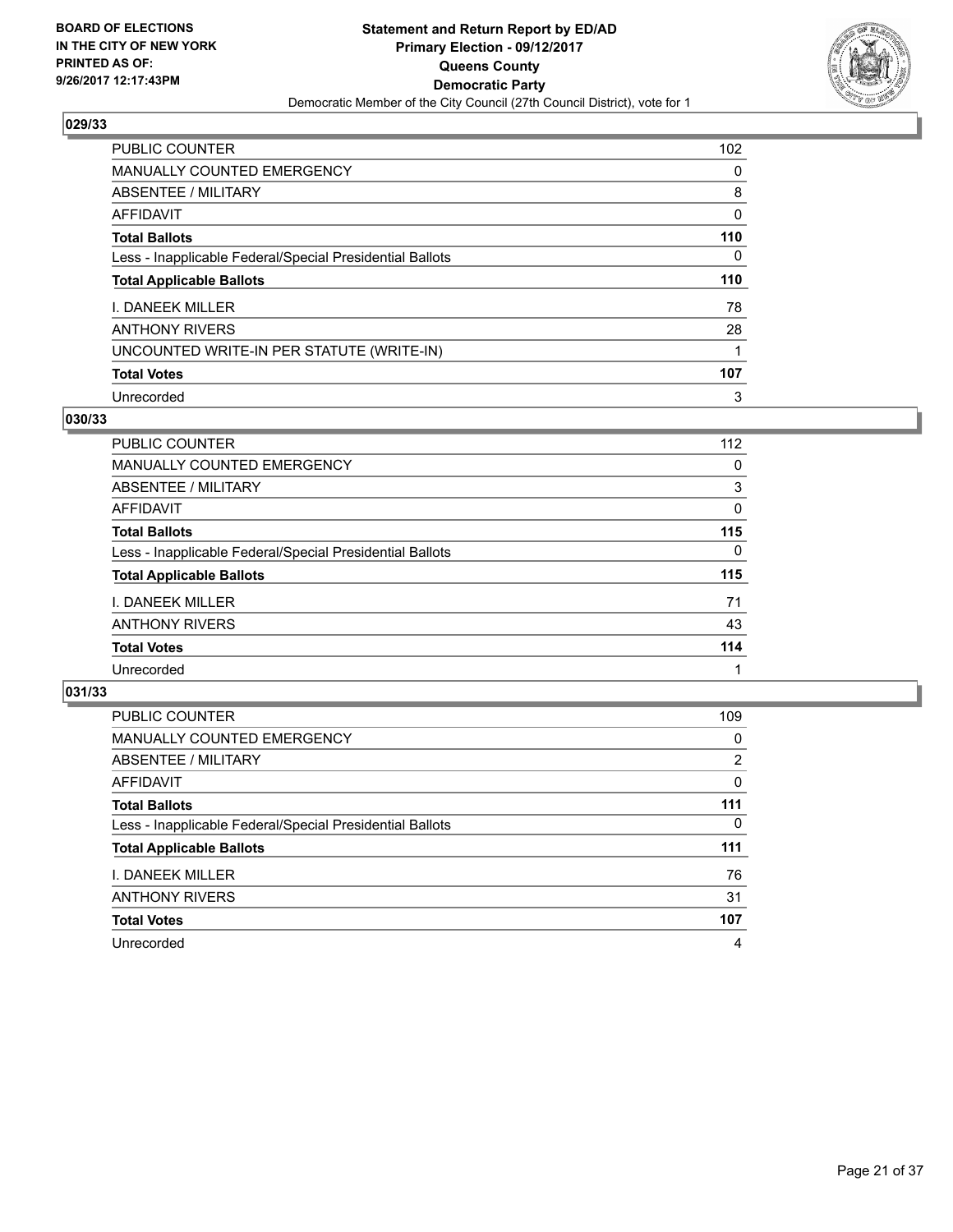

| PUBLIC COUNTER                                           | 154          |
|----------------------------------------------------------|--------------|
| <b>MANUALLY COUNTED EMERGENCY</b>                        | 0            |
| <b>ABSENTEE / MILITARY</b>                               | 3            |
| AFFIDAVIT                                                |              |
| <b>Total Ballots</b>                                     | 158          |
| Less - Inapplicable Federal/Special Presidential Ballots | $\mathbf{0}$ |
| <b>Total Applicable Ballots</b>                          | 158          |
| I. DANEEK MILLER                                         | 96           |
| <b>ANTHONY RIVERS</b>                                    | 61           |
| <b>Total Votes</b>                                       | 157          |
| Unrecorded                                               |              |

#### **033/33**

| <b>PUBLIC COUNTER</b>                                    | 86             |
|----------------------------------------------------------|----------------|
| MANUALLY COUNTED EMERGENCY                               | 0              |
| ABSENTEE / MILITARY                                      | $\overline{2}$ |
| AFFIDAVIT                                                | 0              |
| <b>Total Ballots</b>                                     | 88             |
| Less - Inapplicable Federal/Special Presidential Ballots | 0              |
| <b>Total Applicable Ballots</b>                          | 88             |
| <b>I. DANEEK MILLER</b>                                  | 70             |
| <b>ANTHONY RIVERS</b>                                    | 16             |
| <b>Total Votes</b>                                       | 86             |
| Unrecorded                                               | 2              |

| <b>PUBLIC COUNTER</b>                                    | 81 |
|----------------------------------------------------------|----|
| <b>MANUALLY COUNTED EMERGENCY</b>                        | 0  |
| ABSENTEE / MILITARY                                      | 8  |
| AFFIDAVIT                                                | 0  |
| <b>Total Ballots</b>                                     | 89 |
| Less - Inapplicable Federal/Special Presidential Ballots | 0  |
| <b>Total Applicable Ballots</b>                          | 89 |
| <b>I. DANEEK MILLER</b>                                  | 62 |
| <b>ANTHONY RIVERS</b>                                    | 22 |
| <b>Total Votes</b>                                       | 84 |
| Unrecorded                                               | 5  |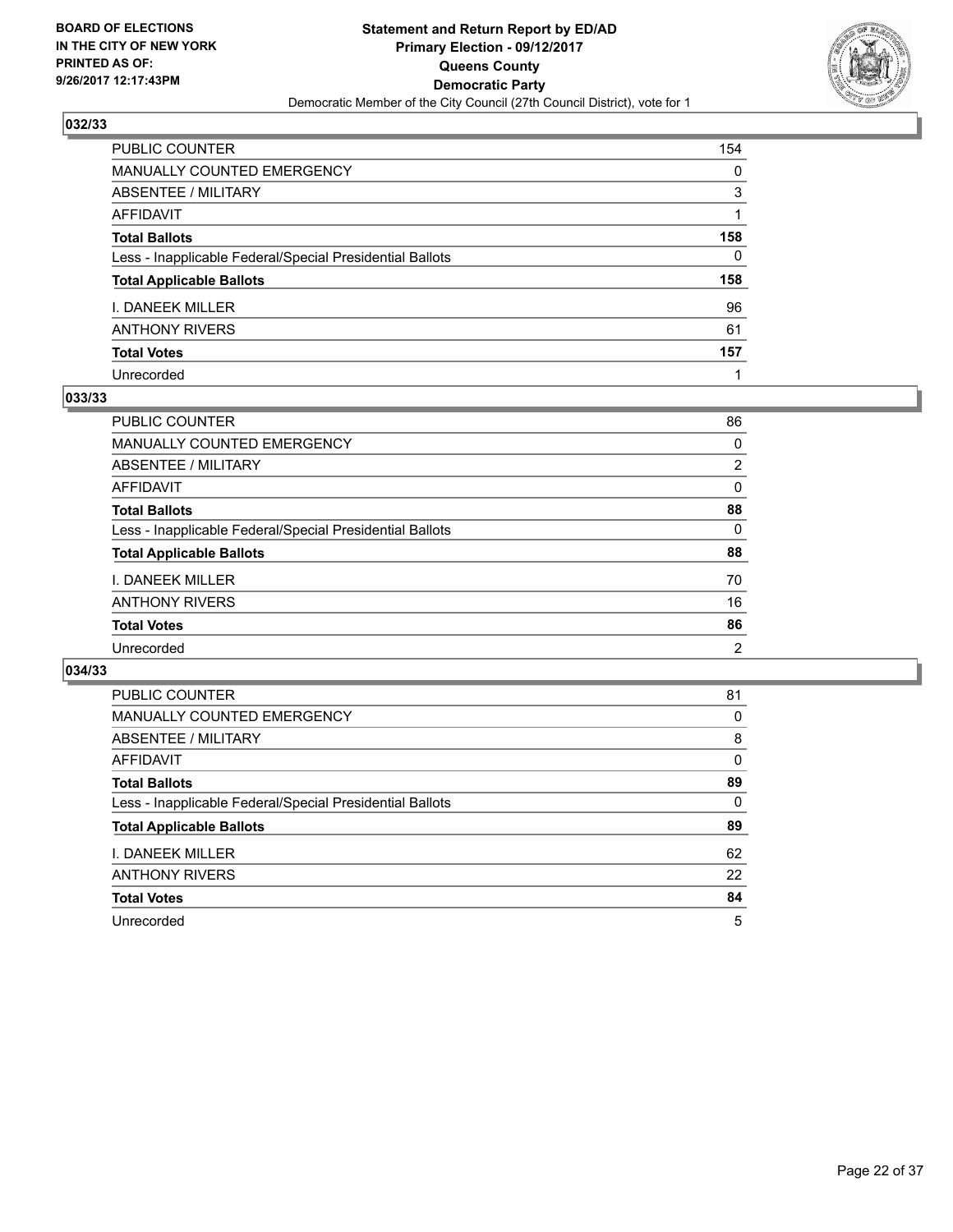

| PUBLIC COUNTER                                           | 128          |
|----------------------------------------------------------|--------------|
| <b>MANUALLY COUNTED EMERGENCY</b>                        | 0            |
| <b>ABSENTEE / MILITARY</b>                               | 3            |
| AFFIDAVIT                                                | $\Omega$     |
| <b>Total Ballots</b>                                     | 131          |
| Less - Inapplicable Federal/Special Presidential Ballots | $\mathbf{0}$ |
| <b>Total Applicable Ballots</b>                          | 131          |
| I. DANEEK MILLER                                         | 97           |
| <b>ANTHONY RIVERS</b>                                    | 28           |
| <b>Total Votes</b>                                       | 125          |
| Unrecorded                                               | 6            |

## **036/33**

| <b>PUBLIC COUNTER</b>                                    | 87 |
|----------------------------------------------------------|----|
| MANUALLY COUNTED EMERGENCY                               | 0  |
| ABSENTEE / MILITARY                                      | 5  |
| AFFIDAVIT                                                | 0  |
| <b>Total Ballots</b>                                     | 92 |
| Less - Inapplicable Federal/Special Presidential Ballots | 0  |
| <b>Total Applicable Ballots</b>                          | 92 |
| <b>I. DANEEK MILLER</b>                                  | 71 |
| <b>ANTHONY RIVERS</b>                                    | 18 |
| <b>Total Votes</b>                                       | 89 |
| Unrecorded                                               | 3  |

| <b>PUBLIC COUNTER</b>                                    | 118 |
|----------------------------------------------------------|-----|
| <b>MANUALLY COUNTED EMERGENCY</b>                        | 0   |
| ABSENTEE / MILITARY                                      | 4   |
| AFFIDAVIT                                                |     |
| <b>Total Ballots</b>                                     | 123 |
| Less - Inapplicable Federal/Special Presidential Ballots | 0   |
| <b>Total Applicable Ballots</b>                          | 123 |
| <b>I. DANEEK MILLER</b>                                  | 87  |
| <b>ANTHONY RIVERS</b>                                    | 32  |
| <b>Total Votes</b>                                       | 119 |
| Unrecorded                                               | 4   |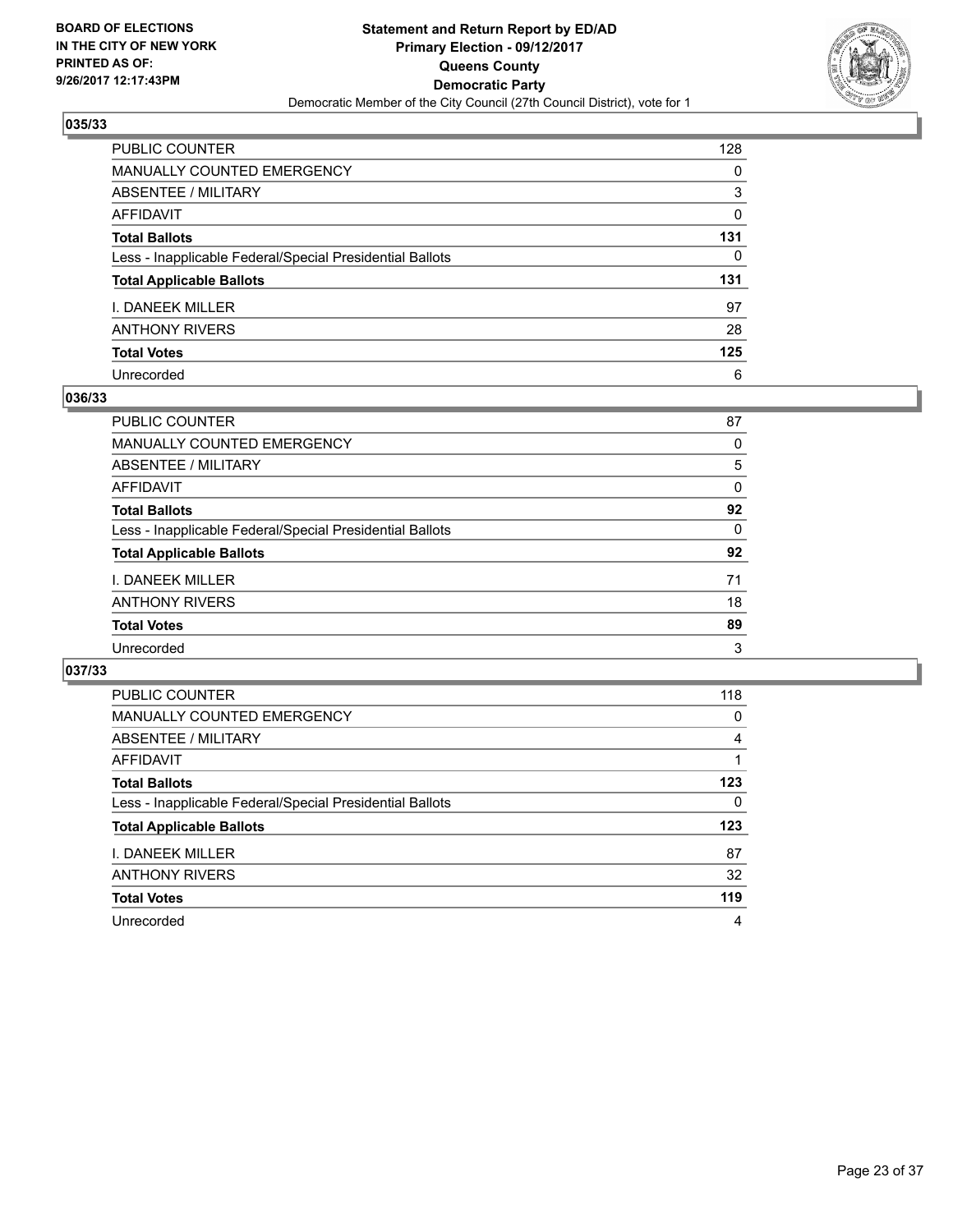

| PUBLIC COUNTER                                           | 110          |
|----------------------------------------------------------|--------------|
| <b>MANUALLY COUNTED EMERGENCY</b>                        | $\mathbf{0}$ |
| ABSENTEE / MILITARY                                      | 5            |
| <b>AFFIDAVIT</b>                                         | $\Omega$     |
| <b>Total Ballots</b>                                     | 115          |
| Less - Inapplicable Federal/Special Presidential Ballots | $\mathbf{0}$ |
| <b>Total Applicable Ballots</b>                          | 115          |
| I. DANEEK MILLER                                         | 75           |
| ANTHONY RIVERS                                           | 39           |
| <b>Total Votes</b>                                       | 114          |
| Unrecorded                                               |              |

#### **039/33**

| PUBLIC COUNTER                                           | 118 |
|----------------------------------------------------------|-----|
| <b>MANUALLY COUNTED EMERGENCY</b>                        | 0   |
| ABSENTEE / MILITARY                                      | 3   |
| AFFIDAVIT                                                |     |
| <b>Total Ballots</b>                                     | 122 |
| Less - Inapplicable Federal/Special Presidential Ballots | 0   |
| <b>Total Applicable Ballots</b>                          | 122 |
| <b>I. DANEEK MILLER</b>                                  | 72  |
| <b>ANTHONY RIVERS</b>                                    | 48  |
| <b>Total Votes</b>                                       | 120 |
| Unrecorded                                               | 2   |

| <b>PUBLIC COUNTER</b>                                    | 79 |
|----------------------------------------------------------|----|
| MANUALLY COUNTED EMERGENCY                               | 0  |
| ABSENTEE / MILITARY                                      | 4  |
| AFFIDAVIT                                                | 0  |
| <b>Total Ballots</b>                                     | 83 |
| Less - Inapplicable Federal/Special Presidential Ballots | 0  |
| <b>Total Applicable Ballots</b>                          | 83 |
| <b>I. DANEEK MILLER</b>                                  | 51 |
| <b>ANTHONY RIVERS</b>                                    | 28 |
| <b>Total Votes</b>                                       | 79 |
| Unrecorded                                               | 4  |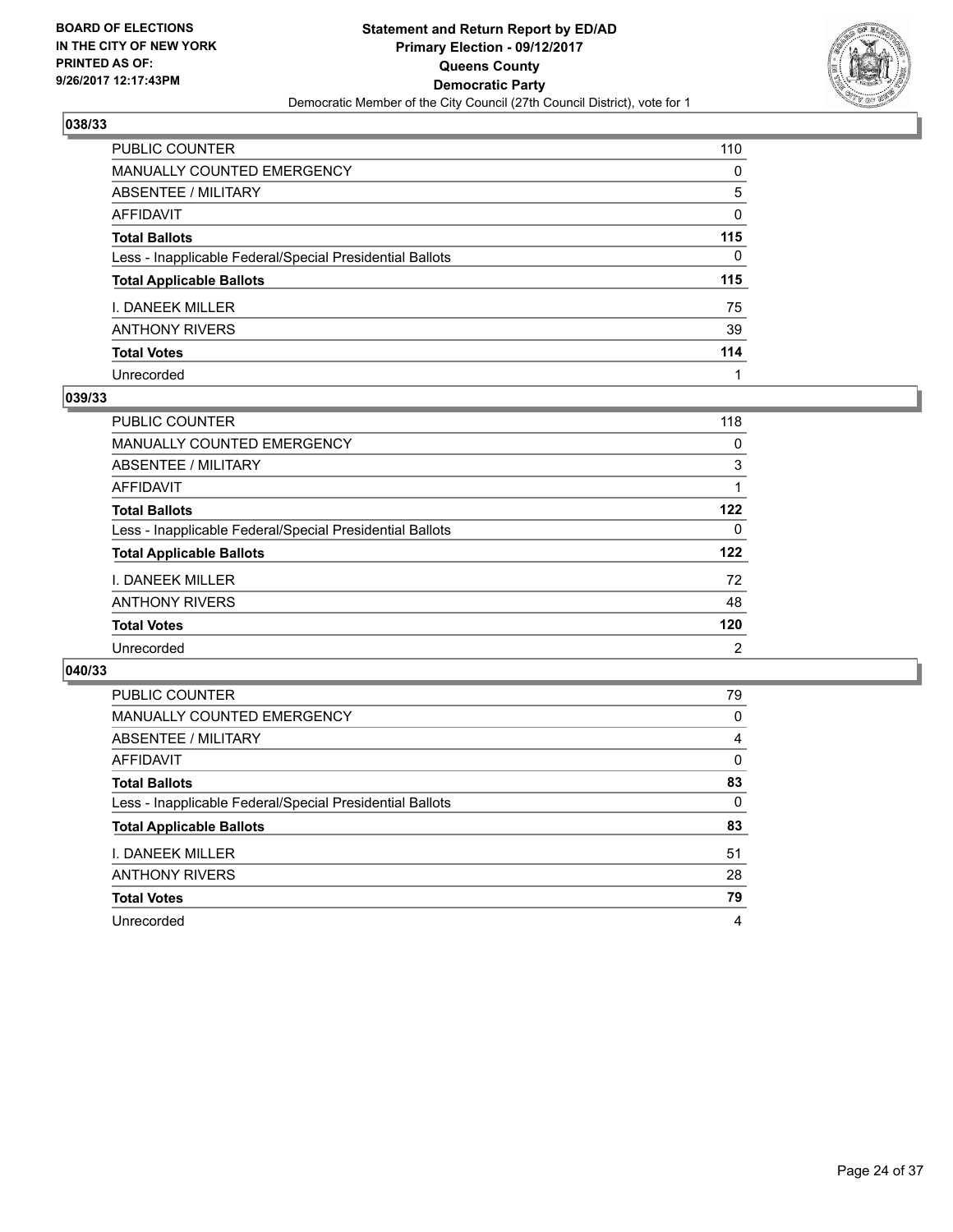

| <b>PUBLIC COUNTER</b>                                    | 127            |
|----------------------------------------------------------|----------------|
| <b>MANUALLY COUNTED EMERGENCY</b>                        | 0              |
| ABSENTEE / MILITARY                                      | 4              |
| AFFIDAVIT                                                |                |
| <b>Total Ballots</b>                                     | 132            |
| Less - Inapplicable Federal/Special Presidential Ballots | 0              |
| <b>Total Applicable Ballots</b>                          | 132            |
| <b>I. DANEEK MILLER</b>                                  | 87             |
| <b>ANTHONY RIVERS</b>                                    | 42             |
| JASMINE R. BROWN (WRITE-IN)                              |                |
| <b>Total Votes</b>                                       | 130            |
| Unrecorded                                               | $\overline{2}$ |

## **042/33**

| <b>PUBLIC COUNTER</b>                                    | 104          |
|----------------------------------------------------------|--------------|
| <b>MANUALLY COUNTED EMERGENCY</b>                        | 0            |
| ABSENTEE / MILITARY                                      | 0            |
| AFFIDAVIT                                                | 0            |
| <b>Total Ballots</b>                                     | 104          |
| Less - Inapplicable Federal/Special Presidential Ballots | $\mathbf{0}$ |
| <b>Total Applicable Ballots</b>                          | 104          |
| <b>I. DANEEK MILLER</b>                                  | 79           |
| <b>ANTHONY RIVERS</b>                                    | 22           |
| <b>Total Votes</b>                                       | 101          |
| Unrecorded                                               | 3            |

| PUBLIC COUNTER                                           | 59             |
|----------------------------------------------------------|----------------|
| MANUALLY COUNTED EMERGENCY                               | 0              |
| ABSENTEE / MILITARY                                      | 0              |
| AFFIDAVIT                                                | 0              |
| <b>Total Ballots</b>                                     | 59             |
| Less - Inapplicable Federal/Special Presidential Ballots | 0              |
| <b>Total Applicable Ballots</b>                          | 59             |
| <b>I. DANEEK MILLER</b>                                  | 44             |
| <b>ANTHONY RIVERS</b>                                    | 13             |
| <b>Total Votes</b>                                       | 57             |
| Unrecorded                                               | $\overline{2}$ |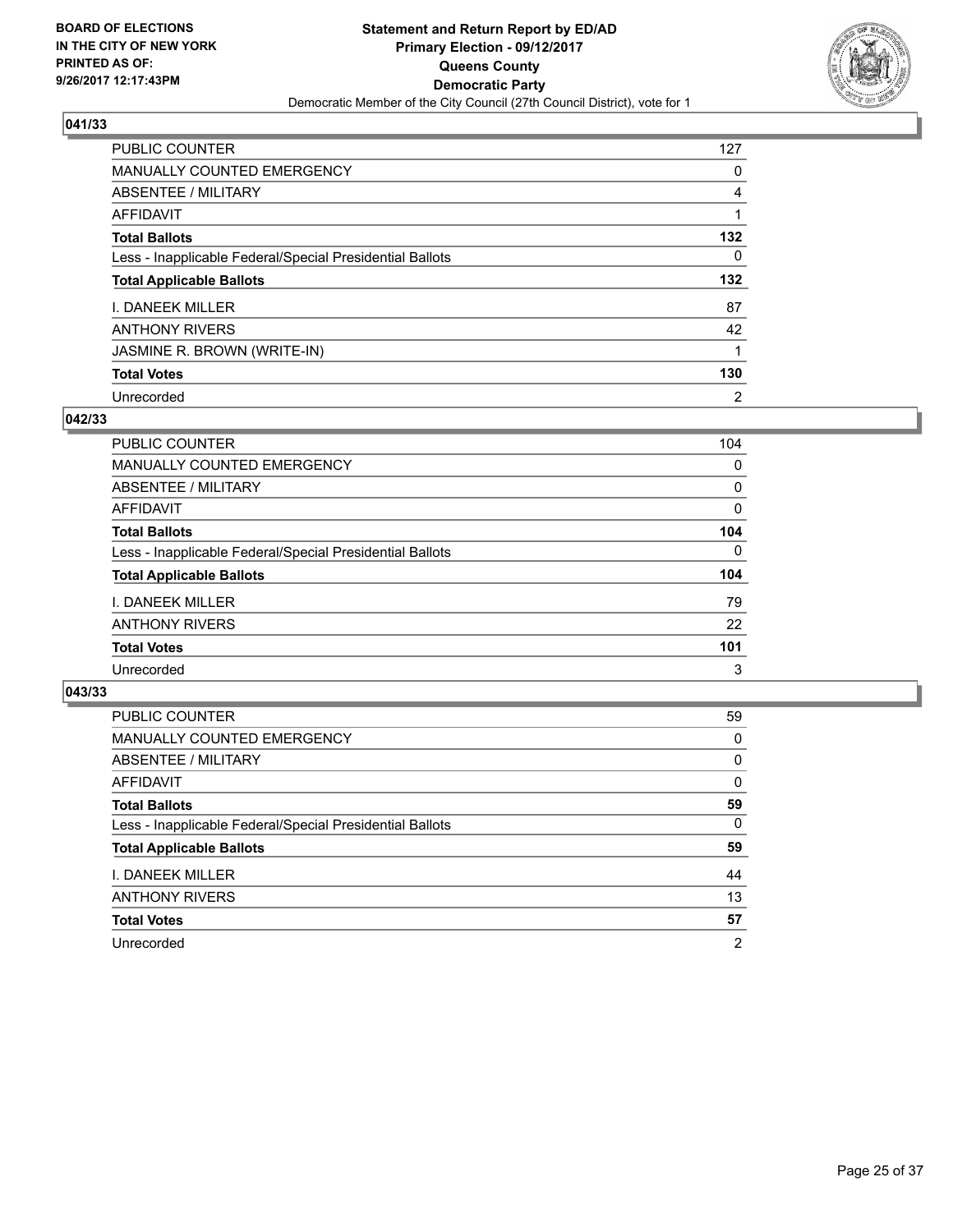

| <b>PUBLIC COUNTER</b>                                    | 121 |
|----------------------------------------------------------|-----|
| <b>MANUALLY COUNTED EMERGENCY</b>                        | 0   |
| ABSENTEE / MILITARY                                      | 5   |
| AFFIDAVIT                                                |     |
| <b>Total Ballots</b>                                     | 127 |
| Less - Inapplicable Federal/Special Presidential Ballots | 0   |
| <b>Total Applicable Ballots</b>                          | 127 |
| <b>I. DANEEK MILLER</b>                                  | 79  |
|                                                          |     |
| <b>ANTHONY RIVERS</b>                                    | 43  |
| JOANNE E. FLOWERS (WRITE-IN)                             |     |
| <b>Total Votes</b>                                       | 123 |

## **045/33**

| <b>PUBLIC COUNTER</b>                                    | 119 |
|----------------------------------------------------------|-----|
| <b>MANUALLY COUNTED EMERGENCY</b>                        | 0   |
| ABSENTEE / MILITARY                                      | 3   |
| AFFIDAVIT                                                | 0   |
| <b>Total Ballots</b>                                     | 122 |
| Less - Inapplicable Federal/Special Presidential Ballots | 0   |
| <b>Total Applicable Ballots</b>                          | 122 |
| <b>I. DANEEK MILLER</b>                                  | 79  |
| <b>ANTHONY RIVERS</b>                                    | 37  |
| DYMITRIA ETIENNE (WRITE-IN)                              |     |
| <b>Total Votes</b>                                       | 117 |
| Unrecorded                                               | 5   |

| <b>PUBLIC COUNTER</b>                                    | 128 |
|----------------------------------------------------------|-----|
| MANUALLY COUNTED EMERGENCY                               | 0   |
| ABSENTEE / MILITARY                                      | 5   |
| AFFIDAVIT                                                | 0   |
| <b>Total Ballots</b>                                     | 133 |
| Less - Inapplicable Federal/Special Presidential Ballots | 0   |
| <b>Total Applicable Ballots</b>                          | 133 |
| <b>I. DANEEK MILLER</b>                                  | 98  |
| <b>ANTHONY RIVERS</b>                                    | 29  |
| <b>Total Votes</b>                                       | 127 |
| Unrecorded                                               | 6   |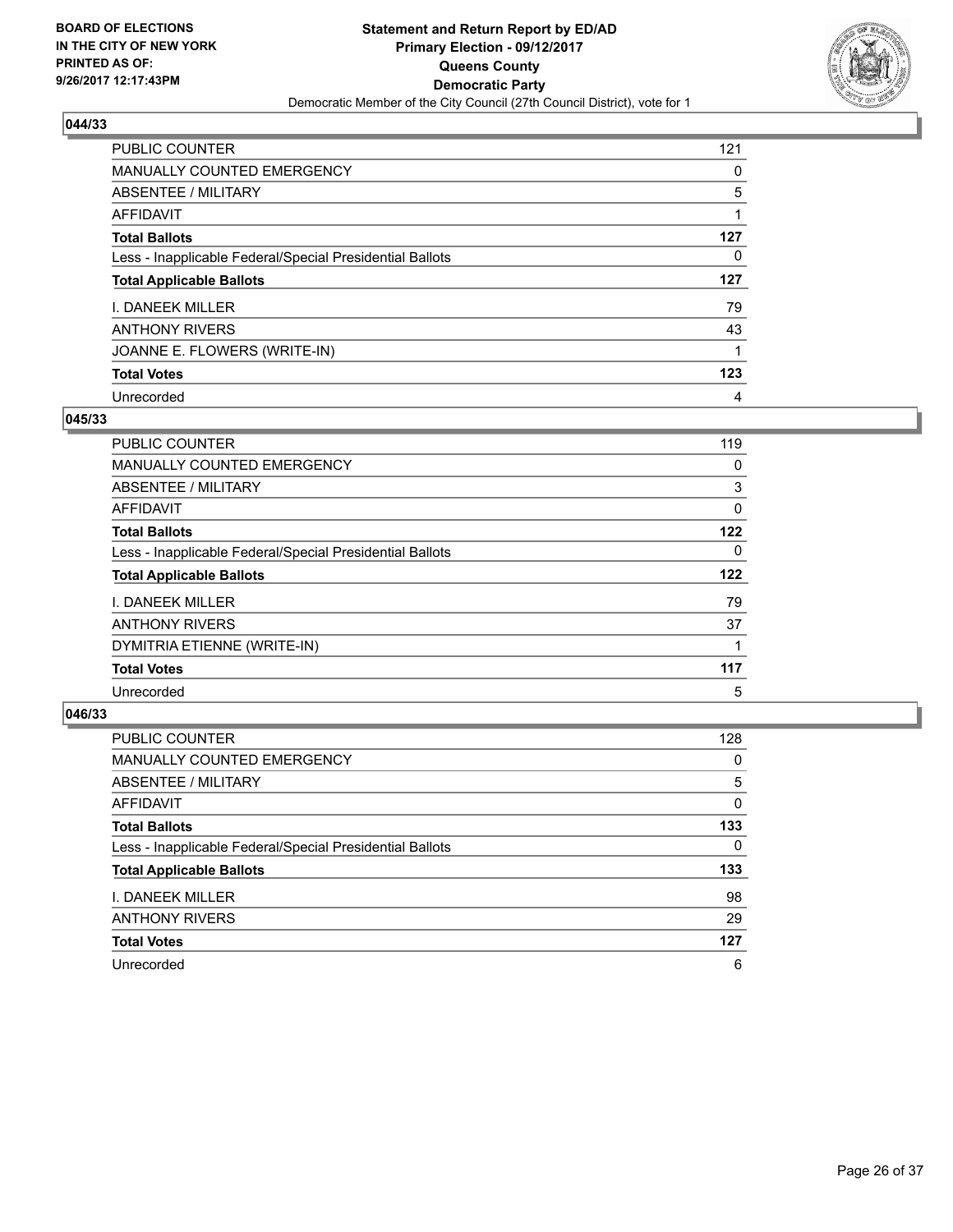

| <b>PUBLIC COUNTER</b>                                    | 98  |
|----------------------------------------------------------|-----|
| MANUALLY COUNTED EMERGENCY                               | 0   |
| <b>ABSENTEE / MILITARY</b>                               | 6   |
| AFFIDAVIT                                                | 0   |
| <b>Total Ballots</b>                                     | 104 |
| Less - Inapplicable Federal/Special Presidential Ballots | 0   |
| <b>Total Applicable Ballots</b>                          | 104 |
| <b>I. DANEEK MILLER</b>                                  | 90  |
| <b>ANTHONY RIVERS</b>                                    | 14  |
| <b>Total Votes</b>                                       | 104 |

## **048/33**

| PUBLIC COUNTER                                           | 79             |
|----------------------------------------------------------|----------------|
| <b>MANUALLY COUNTED EMERGENCY</b>                        | 0              |
| ABSENTEE / MILITARY                                      |                |
| AFFIDAVIT                                                | $\overline{2}$ |
| <b>Total Ballots</b>                                     | 82             |
| Less - Inapplicable Federal/Special Presidential Ballots | $\Omega$       |
| <b>Total Applicable Ballots</b>                          | 82             |
| <b>I. DANEEK MILLER</b>                                  | 68             |
| <b>ANTHONY RIVERS</b>                                    | 10             |
| <b>Total Votes</b>                                       | 78             |
| Unrecorded                                               | 4              |
|                                                          |                |

| <b>PUBLIC COUNTER</b>                                    | 86 |
|----------------------------------------------------------|----|
| <b>MANUALLY COUNTED EMERGENCY</b>                        | 0  |
| ABSENTEE / MILITARY                                      | 3  |
| AFFIDAVIT                                                | 0  |
| <b>Total Ballots</b>                                     | 89 |
| Less - Inapplicable Federal/Special Presidential Ballots | 0  |
| <b>Total Applicable Ballots</b>                          | 89 |
| I. DANEEK MILLER                                         | 57 |
| <b>ANTHONY RIVERS</b>                                    | 22 |
| <b>Total Votes</b>                                       | 79 |
| Unrecorded                                               | 10 |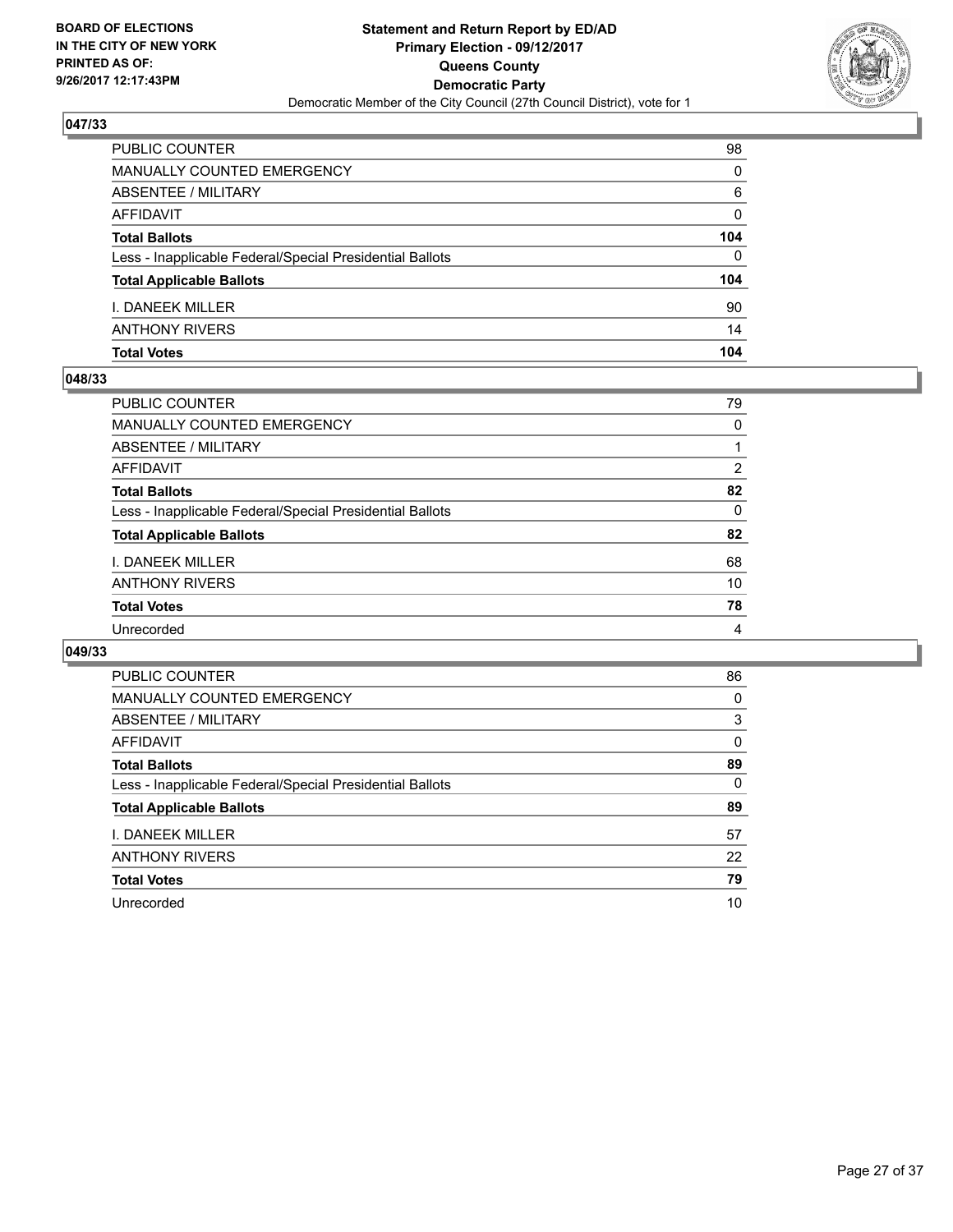

| PUBLIC COUNTER                                           | 87       |
|----------------------------------------------------------|----------|
| MANUALLY COUNTED EMERGENCY                               | $\Omega$ |
| <b>ABSENTEE / MILITARY</b>                               | 4        |
| <b>AFFIDAVIT</b>                                         | $\Omega$ |
| <b>Total Ballots</b>                                     | 91       |
| Less - Inapplicable Federal/Special Presidential Ballots | 0        |
| <b>Total Applicable Ballots</b>                          | 91       |
| I. DANEEK MILLER                                         | 57       |
| <b>ANTHONY RIVERS</b>                                    | 25       |
| <b>Total Votes</b>                                       | 82       |
| Unrecorded                                               | 9        |

## **051/33**

| <b>PUBLIC COUNTER</b>                                    | 85 |
|----------------------------------------------------------|----|
| MANUALLY COUNTED EMERGENCY                               | 0  |
| ABSENTEE / MILITARY                                      | 2  |
| AFFIDAVIT                                                | 0  |
| <b>Total Ballots</b>                                     | 87 |
| Less - Inapplicable Federal/Special Presidential Ballots | 0  |
| <b>Total Applicable Ballots</b>                          | 87 |
| <b>I. DANEEK MILLER</b>                                  | 67 |
| <b>ANTHONY RIVERS</b>                                    | 16 |
| <b>Total Votes</b>                                       | 83 |
| Unrecorded                                               | 4  |

| <b>PUBLIC COUNTER</b>                                    | 105 |
|----------------------------------------------------------|-----|
| <b>MANUALLY COUNTED EMERGENCY</b>                        | 0   |
| ABSENTEE / MILITARY                                      | 13  |
| AFFIDAVIT                                                | 0   |
| <b>Total Ballots</b>                                     | 118 |
| Less - Inapplicable Federal/Special Presidential Ballots | 0   |
| <b>Total Applicable Ballots</b>                          | 118 |
| I. DANEEK MILLER                                         | 86  |
| <b>ANTHONY RIVERS</b>                                    | 28  |
| <b>Total Votes</b>                                       | 114 |
| Unrecorded                                               | 4   |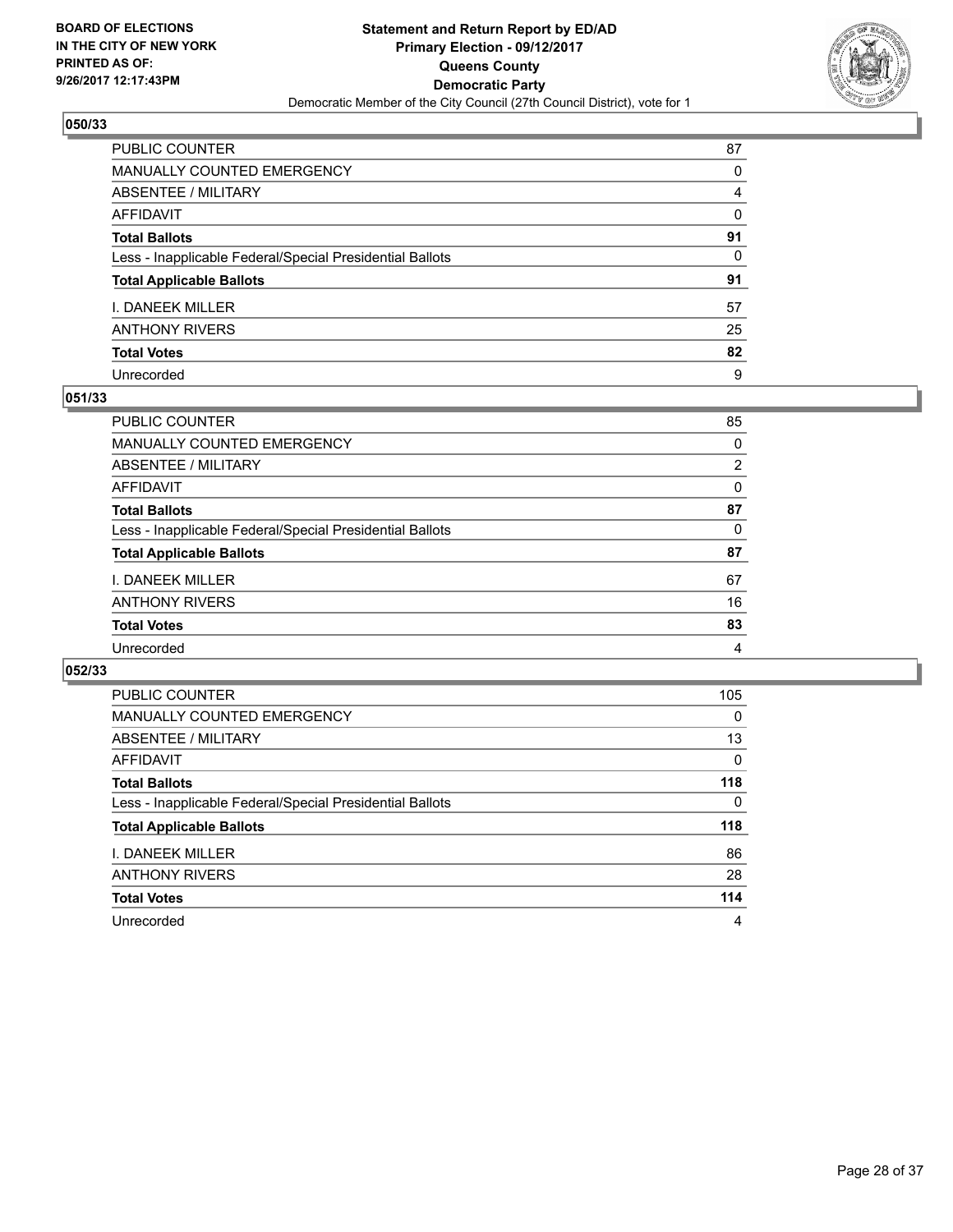

| PUBLIC COUNTER                                           | 103            |
|----------------------------------------------------------|----------------|
| <b>MANUALLY COUNTED EMERGENCY</b>                        | $\Omega$       |
| <b>ABSENTEE / MILITARY</b>                               | 3              |
| <b>AFFIDAVIT</b>                                         | $\Omega$       |
| <b>Total Ballots</b>                                     | 106            |
| Less - Inapplicable Federal/Special Presidential Ballots | $\mathbf{0}$   |
| <b>Total Applicable Ballots</b>                          | 106            |
| I. DANEEK MILLER                                         | 91             |
| <b>ANTHONY RIVERS</b>                                    | 13             |
| <b>Total Votes</b>                                       | 104            |
| Unrecorded                                               | $\overline{2}$ |

#### **054/33**

| <b>PUBLIC COUNTER</b>                                    | 110 |
|----------------------------------------------------------|-----|
| MANUALLY COUNTED EMERGENCY                               | 0   |
| ABSENTEE / MILITARY                                      | 6   |
| AFFIDAVIT                                                | 0   |
| <b>Total Ballots</b>                                     | 116 |
| Less - Inapplicable Federal/Special Presidential Ballots | 0   |
| <b>Total Applicable Ballots</b>                          | 116 |
| <b>I. DANEEK MILLER</b>                                  | 104 |
| <b>ANTHONY RIVERS</b>                                    | 11  |
| <b>Total Votes</b>                                       | 115 |
| Unrecorded                                               |     |

| PUBLIC COUNTER                                           | 108 |
|----------------------------------------------------------|-----|
| <b>MANUALLY COUNTED EMERGENCY</b>                        | 0   |
| ABSENTEE / MILITARY                                      | 10  |
| AFFIDAVIT                                                | 0   |
| <b>Total Ballots</b>                                     | 118 |
| Less - Inapplicable Federal/Special Presidential Ballots | 0   |
| <b>Total Applicable Ballots</b>                          | 118 |
| I. DANEEK MILLER                                         | 95  |
| <b>ANTHONY RIVERS</b>                                    | 14  |
| MICHAEL KING (WRITE-IN)                                  | 1   |
| UNATTRIBUTABLE WRITE-IN (WRITE-IN)                       | 1   |
| <b>Total Votes</b>                                       | 111 |
| Unrecorded                                               | 7   |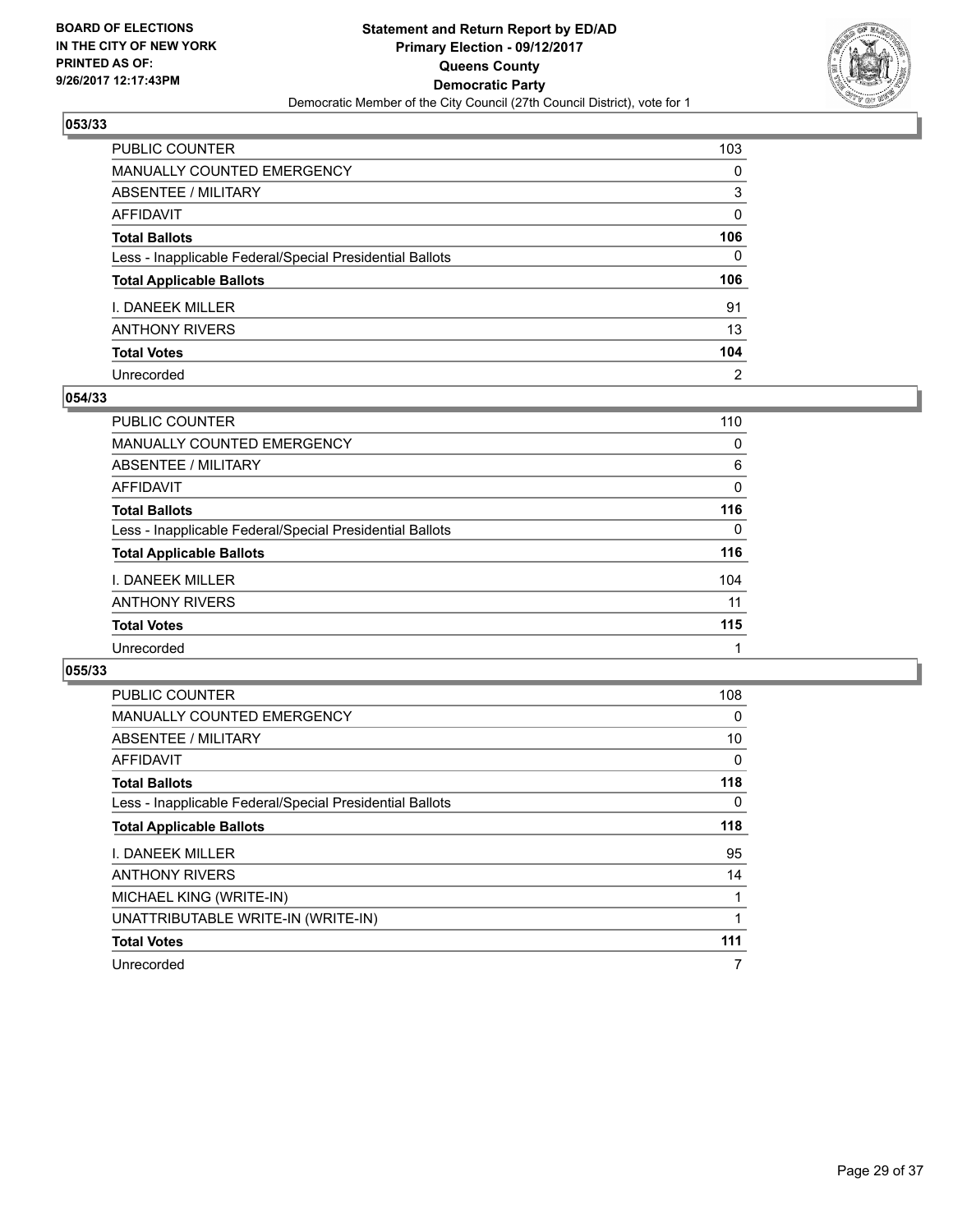

| PUBLIC COUNTER                                           | 147            |
|----------------------------------------------------------|----------------|
| <b>MANUALLY COUNTED EMERGENCY</b>                        | 0              |
| ABSENTEE / MILITARY                                      | 4              |
| AFFIDAVIT                                                |                |
| <b>Total Ballots</b>                                     | 152            |
| Less - Inapplicable Federal/Special Presidential Ballots | 0              |
| <b>Total Applicable Ballots</b>                          | 152            |
| <b>I. DANEEK MILLER</b>                                  | 133            |
| ANTHONY RIVERS                                           | 17             |
| <b>Total Votes</b>                                       | 150            |
| Unrecorded                                               | $\overline{2}$ |

## **057/33**

| <b>PUBLIC COUNTER</b>                                    | 104 |
|----------------------------------------------------------|-----|
| MANUALLY COUNTED EMERGENCY                               | 0   |
| ABSENTEE / MILITARY                                      | 3   |
| AFFIDAVIT                                                | 0   |
| <b>Total Ballots</b>                                     | 107 |
| Less - Inapplicable Federal/Special Presidential Ballots | 0   |
| <b>Total Applicable Ballots</b>                          | 107 |
| <b>I. DANEEK MILLER</b>                                  | 71  |
| <b>ANTHONY RIVERS</b>                                    | 32  |
| <b>Total Votes</b>                                       | 103 |
| Unrecorded                                               | 4   |

| PUBLIC COUNTER                                           | 122 |
|----------------------------------------------------------|-----|
| <b>MANUALLY COUNTED EMERGENCY</b>                        | 0   |
| <b>ABSENTEE / MILITARY</b>                               | 3   |
| <b>AFFIDAVIT</b>                                         | 0   |
| <b>Total Ballots</b>                                     | 125 |
| Less - Inapplicable Federal/Special Presidential Ballots | 0   |
| <b>Total Applicable Ballots</b>                          | 125 |
| I. DANEEK MILLER                                         | 100 |
| <b>ANTHONY RIVERS</b>                                    | 19  |
| MARIE GINA FAUSTIN (WRITE-IN)                            |     |
| <b>Total Votes</b>                                       | 120 |
| Unrecorded                                               | 5   |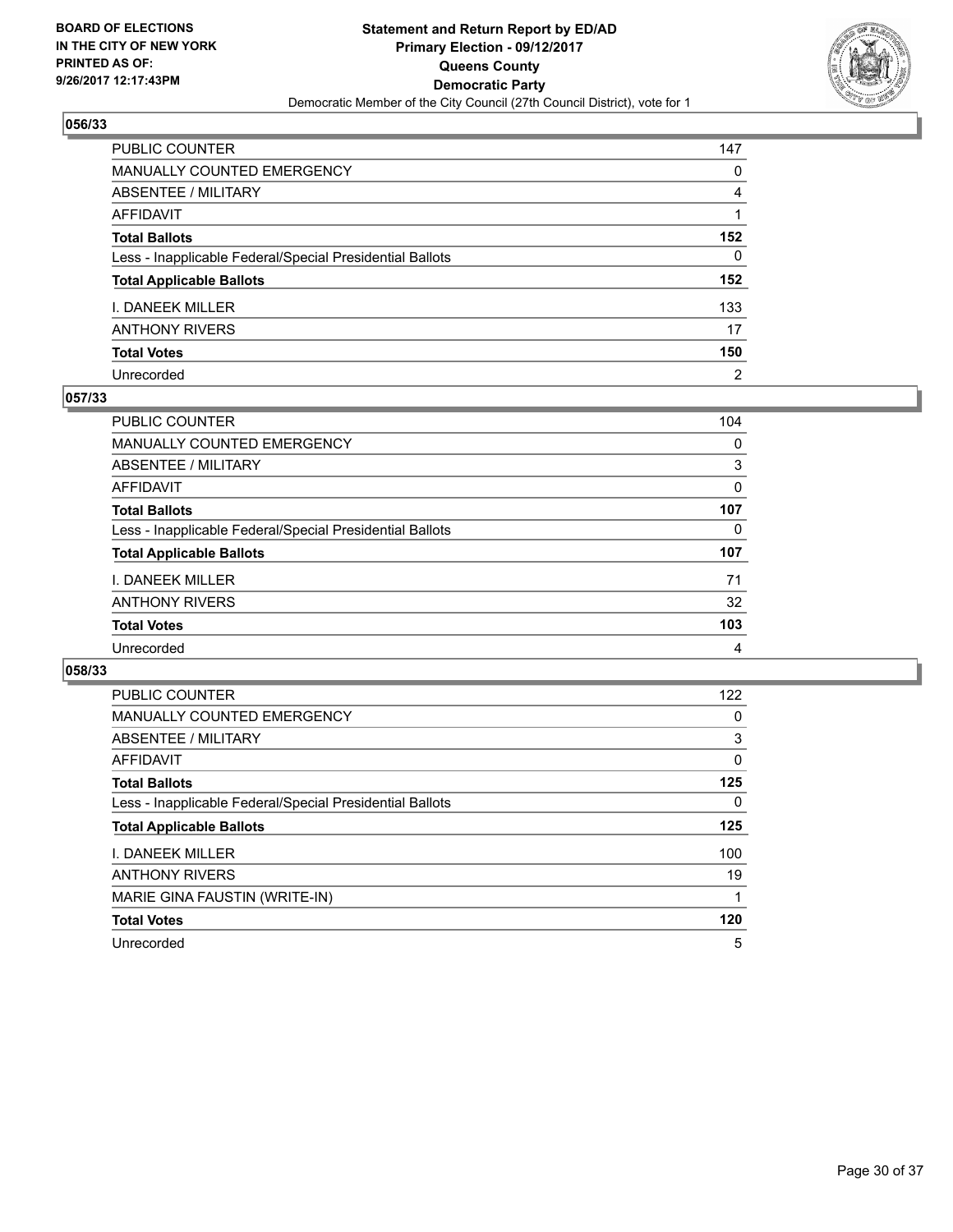

| PUBLIC COUNTER                                           | 137          |
|----------------------------------------------------------|--------------|
| <b>MANUALLY COUNTED EMERGENCY</b>                        | 0            |
| ABSENTEE / MILITARY                                      | 3            |
| <b>AFFIDAVIT</b>                                         | $\Omega$     |
| <b>Total Ballots</b>                                     | 140          |
| Less - Inapplicable Federal/Special Presidential Ballots | $\mathbf{0}$ |
| <b>Total Applicable Ballots</b>                          | 140          |
| I. DANEEK MILLER                                         | 121          |
| <b>ANTHONY RIVERS</b>                                    | 16           |
| <b>Total Votes</b>                                       | 137          |
| Unrecorded                                               | 3            |

#### **060/33**

| <b>PUBLIC COUNTER</b>                                    | 135 |
|----------------------------------------------------------|-----|
| MANUALLY COUNTED EMERGENCY                               | 0   |
| ABSENTEE / MILITARY                                      | 7   |
| AFFIDAVIT                                                | 0   |
| <b>Total Ballots</b>                                     | 142 |
| Less - Inapplicable Federal/Special Presidential Ballots | 0   |
| <b>Total Applicable Ballots</b>                          | 142 |
| <b>I. DANEEK MILLER</b>                                  | 112 |
| <b>ANTHONY RIVERS</b>                                    | 29  |
| <b>Total Votes</b>                                       | 141 |
| Unrecorded                                               |     |

| <b>PUBLIC COUNTER</b>                                    | 102 |
|----------------------------------------------------------|-----|
| <b>MANUALLY COUNTED EMERGENCY</b>                        | 0   |
| ABSENTEE / MILITARY                                      | 2   |
| AFFIDAVIT                                                | 0   |
| <b>Total Ballots</b>                                     | 104 |
| Less - Inapplicable Federal/Special Presidential Ballots | 0   |
| <b>Total Applicable Ballots</b>                          | 104 |
| I. DANEEK MILLER                                         | 82  |
| <b>ANTHONY RIVERS</b>                                    | 18  |
| <b>Total Votes</b>                                       | 100 |
| Unrecorded                                               | 4   |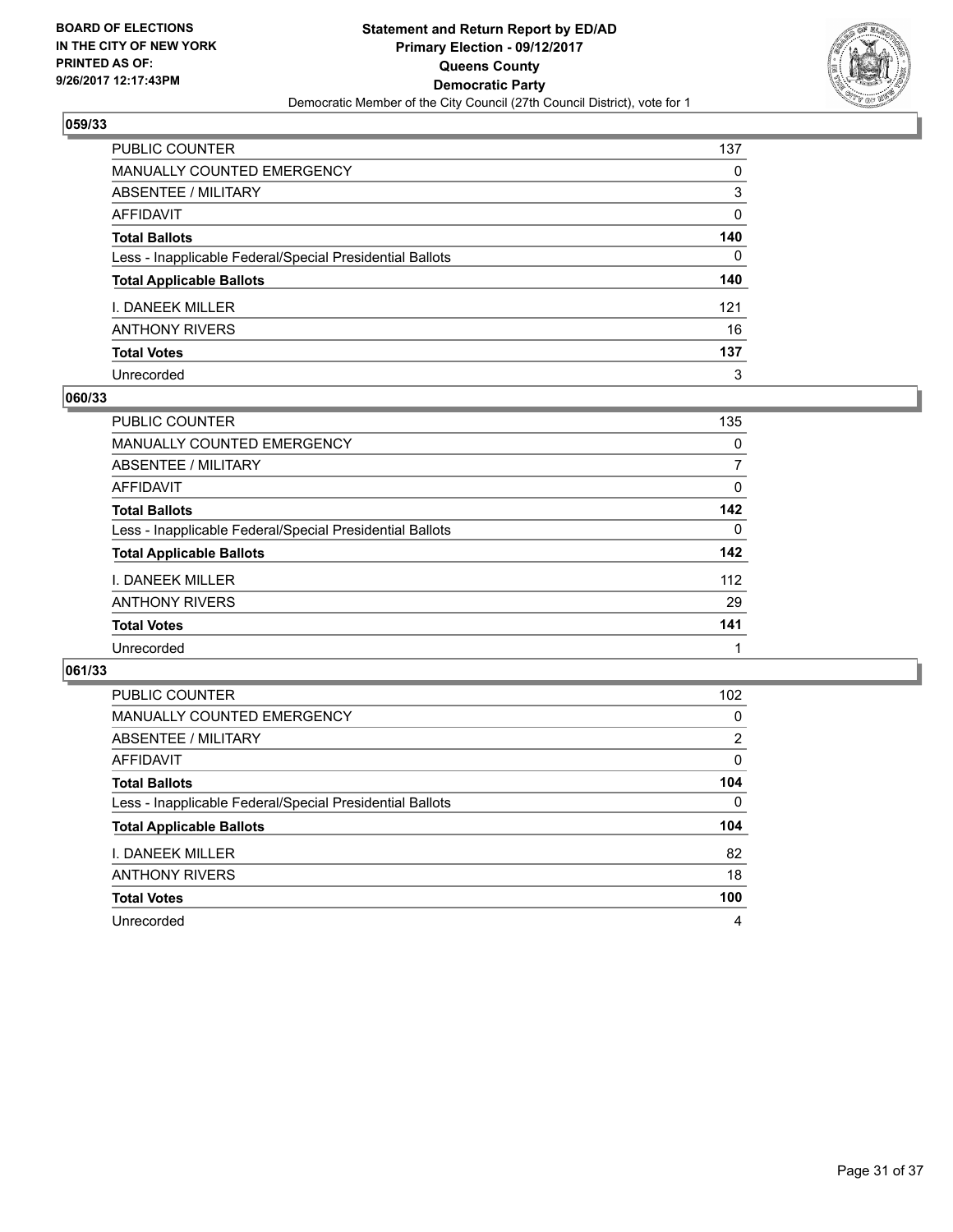

| PUBLIC COUNTER                                           | 134          |
|----------------------------------------------------------|--------------|
| <b>MANUALLY COUNTED EMERGENCY</b>                        | 0            |
| ABSENTEE / MILITARY                                      | 3            |
| AFFIDAVIT                                                | 0            |
| <b>Total Ballots</b>                                     | 137          |
| Less - Inapplicable Federal/Special Presidential Ballots | $\mathbf{0}$ |
| <b>Total Applicable Ballots</b>                          | 137          |
| I. DANEEK MILLER                                         | 117          |
| <b>ANTHONY RIVERS</b>                                    | 16           |
| <b>Total Votes</b>                                       | 133          |
| Unrecorded                                               | 4            |

#### **063/33**

| <b>PUBLIC COUNTER</b>                                    | 121 |
|----------------------------------------------------------|-----|
| MANUALLY COUNTED EMERGENCY                               | 0   |
| ABSENTEE / MILITARY                                      | 5   |
| AFFIDAVIT                                                | 0   |
| <b>Total Ballots</b>                                     | 126 |
| Less - Inapplicable Federal/Special Presidential Ballots | 0   |
| <b>Total Applicable Ballots</b>                          | 126 |
| <b>I. DANEEK MILLER</b>                                  | 114 |
| <b>ANTHONY RIVERS</b>                                    | 10  |
| <b>Total Votes</b>                                       | 124 |
| Unrecorded                                               | 2   |

| <b>PUBLIC COUNTER</b>                                    | 139 |
|----------------------------------------------------------|-----|
| <b>MANUALLY COUNTED EMERGENCY</b>                        | 0   |
| ABSENTEE / MILITARY                                      | 2   |
| AFFIDAVIT                                                | 2   |
| <b>Total Ballots</b>                                     | 143 |
| Less - Inapplicable Federal/Special Presidential Ballots | 0   |
| <b>Total Applicable Ballots</b>                          | 143 |
| I. DANEEK MILLER                                         | 112 |
| <b>ANTHONY RIVERS</b>                                    | 26  |
| <b>Total Votes</b>                                       | 138 |
| Unrecorded                                               | 5   |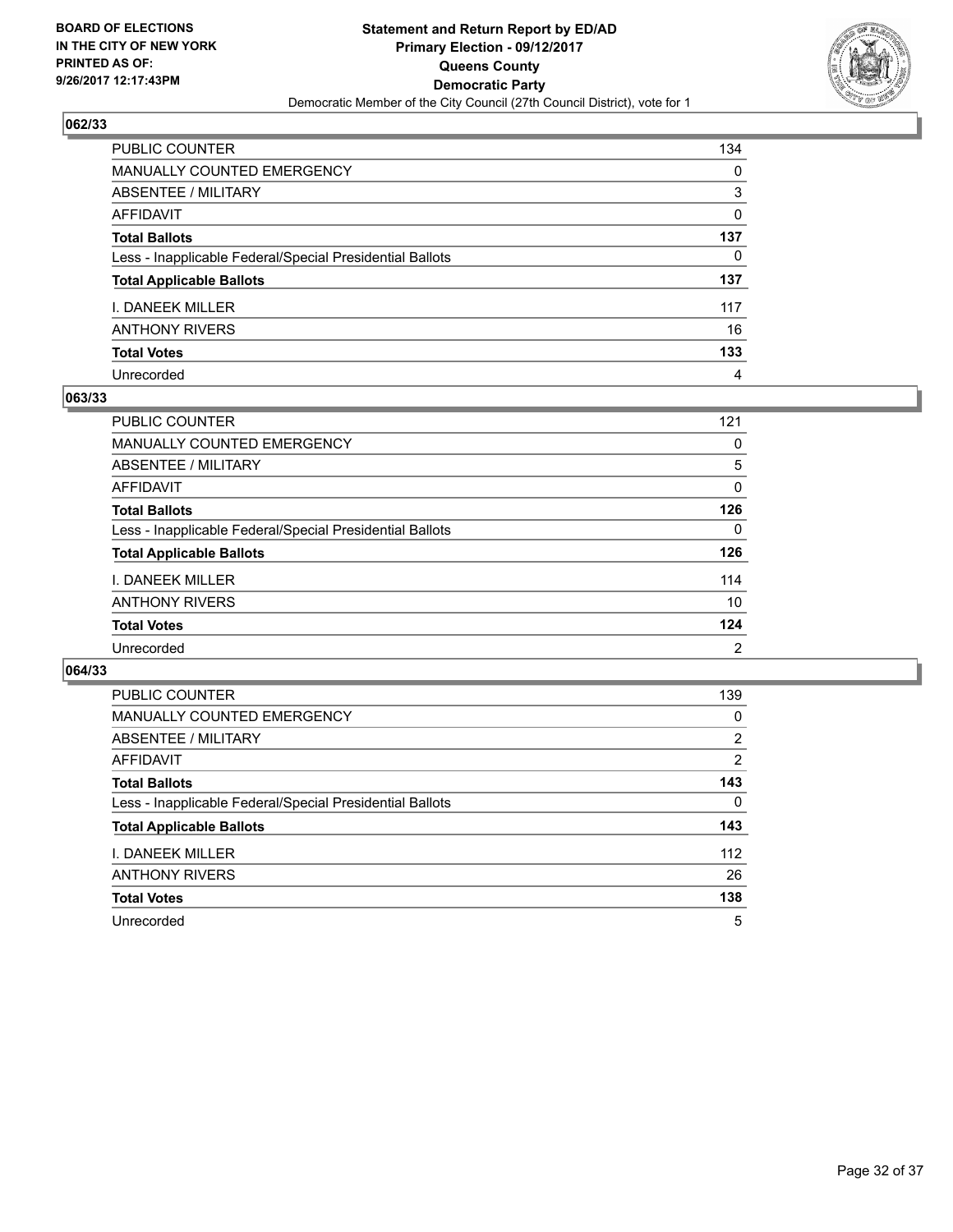

| <b>PUBLIC COUNTER</b>                                    | 192 |
|----------------------------------------------------------|-----|
| <b>MANUALLY COUNTED EMERGENCY</b>                        | 0   |
| ABSENTEE / MILITARY                                      | 7   |
| AFFIDAVIT                                                | 2   |
| <b>Total Ballots</b>                                     | 201 |
| Less - Inapplicable Federal/Special Presidential Ballots | 0   |
| <b>Total Applicable Ballots</b>                          | 201 |
| <b>I. DANEEK MILLER</b>                                  | 161 |
| <b>ANTHONY RIVERS</b>                                    | 35  |
| NANTASHE WILLIAMS (WRITE-IN)                             |     |
| <b>Total Votes</b>                                       | 197 |
| Unrecorded                                               | 4   |

## **066/33**

| <b>PUBLIC COUNTER</b>                                    | 158 |
|----------------------------------------------------------|-----|
| MANUALLY COUNTED EMERGENCY                               | 0   |
| ABSENTEE / MILITARY                                      | 6   |
| AFFIDAVIT                                                | 2   |
| <b>Total Ballots</b>                                     | 166 |
| Less - Inapplicable Federal/Special Presidential Ballots | 0   |
| <b>Total Applicable Ballots</b>                          | 166 |
| I. DANEEK MILLER                                         | 124 |
| <b>ANTHONY RIVERS</b>                                    | 38  |
| <b>Total Votes</b>                                       | 162 |
| Unrecorded                                               | 4   |

| <b>PUBLIC COUNTER</b>                                    | 139            |
|----------------------------------------------------------|----------------|
| <b>MANUALLY COUNTED EMERGENCY</b>                        | 0              |
| ABSENTEE / MILITARY                                      | $\overline{2}$ |
| AFFIDAVIT                                                | 0              |
| <b>Total Ballots</b>                                     | 141            |
| Less - Inapplicable Federal/Special Presidential Ballots | 0              |
| <b>Total Applicable Ballots</b>                          | 141            |
| I. DANEEK MILLER                                         | 119            |
| <b>ANTHONY RIVERS</b>                                    | 20             |
| <b>Total Votes</b>                                       | 139            |
| Unrecorded                                               | $\overline{2}$ |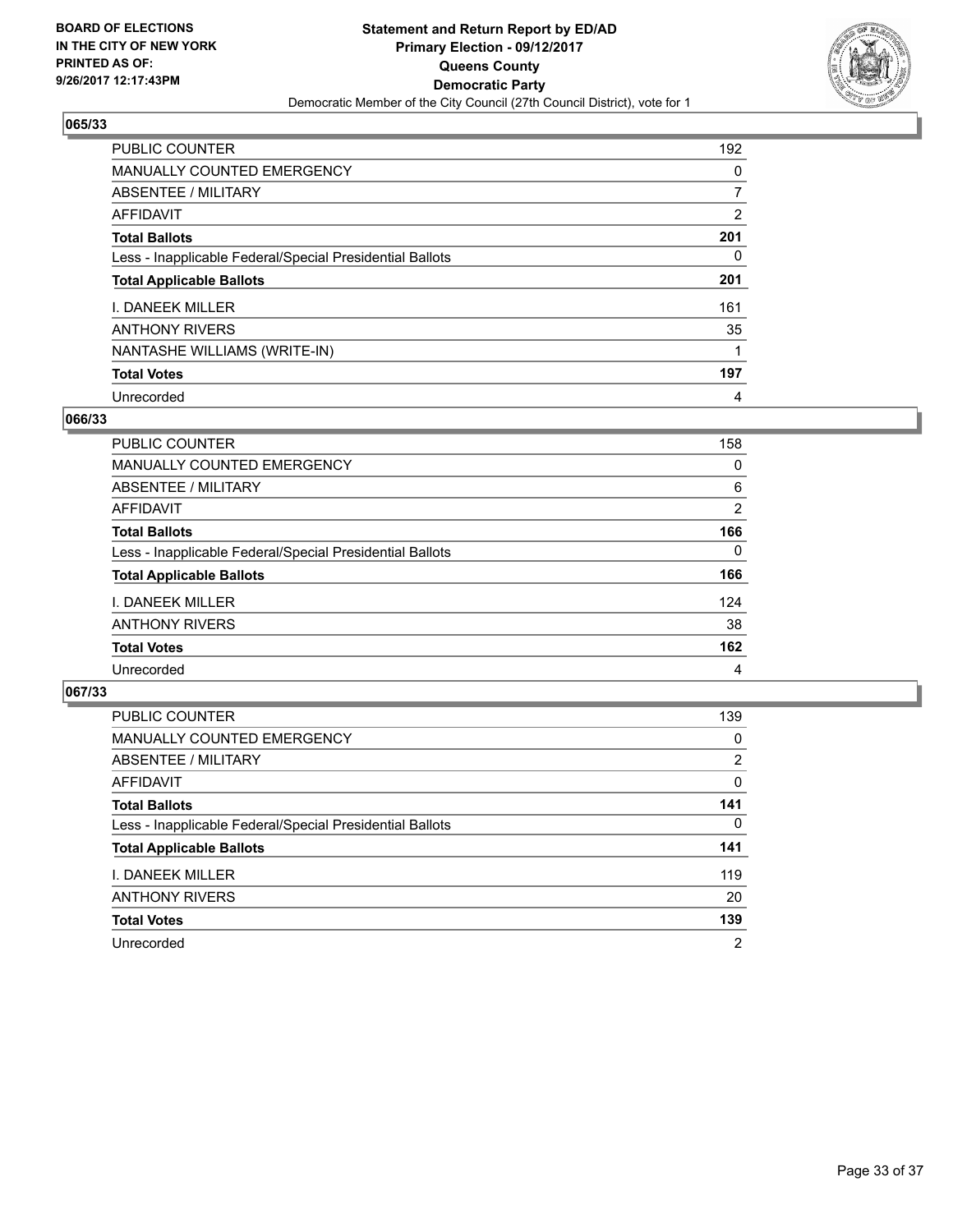

| PUBLIC COUNTER                                           | 136            |
|----------------------------------------------------------|----------------|
| <b>MANUALLY COUNTED EMERGENCY</b>                        | 0              |
| <b>ABSENTEE / MILITARY</b>                               | 6              |
| <b>AFFIDAVIT</b>                                         | 0              |
| <b>Total Ballots</b>                                     | 142            |
| Less - Inapplicable Federal/Special Presidential Ballots | $\mathbf{0}$   |
| <b>Total Applicable Ballots</b>                          | 142            |
| I. DANEEK MILLER                                         | 123            |
| <b>ANTHONY RIVERS</b>                                    | 17             |
| <b>Total Votes</b>                                       | 140            |
| Unrecorded                                               | $\overline{2}$ |

## **069/33**

| <b>PUBLIC COUNTER</b>                                    | 157      |
|----------------------------------------------------------|----------|
| <b>MANUALLY COUNTED EMERGENCY</b>                        | 0        |
| ABSENTEE / MILITARY                                      | 3        |
| AFFIDAVIT                                                | $\Omega$ |
| <b>Total Ballots</b>                                     | 160      |
| Less - Inapplicable Federal/Special Presidential Ballots | $\Omega$ |
| <b>Total Applicable Ballots</b>                          | 160      |
| <b>I. DANEEK MILLER</b>                                  | 139      |
| <b>ANTHONY RIVERS</b>                                    | 16       |
| <b>Total Votes</b>                                       | 155      |
| Unrecorded                                               | 5        |

| <b>PUBLIC COUNTER</b>                                    | 179 |
|----------------------------------------------------------|-----|
| <b>MANUALLY COUNTED EMERGENCY</b>                        | 0   |
| ABSENTEE / MILITARY                                      | 6   |
| AFFIDAVIT                                                | 0   |
| <b>Total Ballots</b>                                     | 185 |
| Less - Inapplicable Federal/Special Presidential Ballots | 0   |
| <b>Total Applicable Ballots</b>                          | 185 |
| I. DANEEK MILLER                                         | 158 |
| <b>ANTHONY RIVERS</b>                                    | 26  |
| <b>Total Votes</b>                                       | 184 |
| Unrecorded                                               | 1   |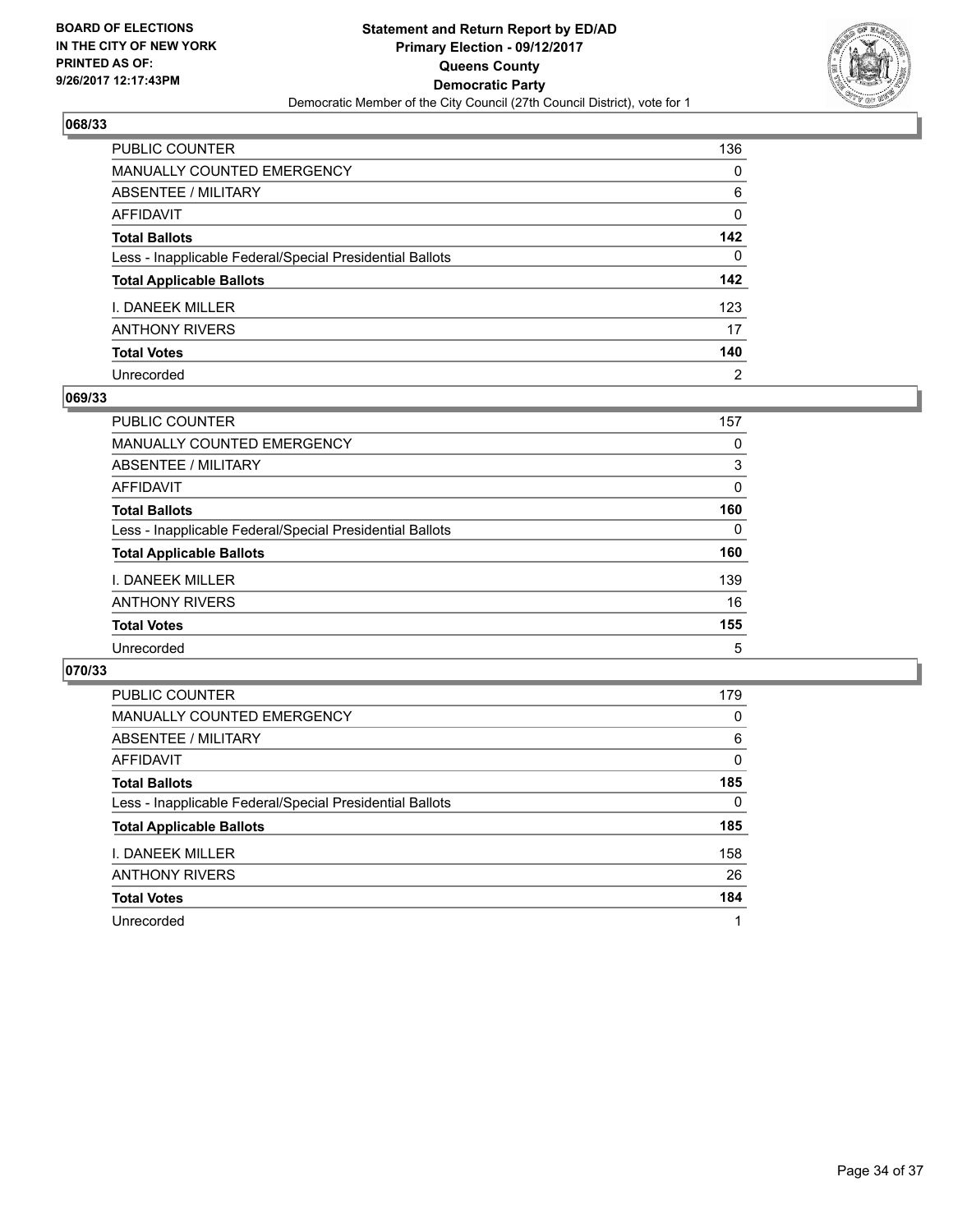

| PUBLIC COUNTER                                           | 184          |
|----------------------------------------------------------|--------------|
| <b>MANUALLY COUNTED EMERGENCY</b>                        | 0            |
| ABSENTEE / MILITARY                                      | 3            |
| <b>AFFIDAVIT</b>                                         | 0            |
| <b>Total Ballots</b>                                     | 187          |
| Less - Inapplicable Federal/Special Presidential Ballots | $\mathbf{0}$ |
| <b>Total Applicable Ballots</b>                          | 187          |
| I. DANEEK MILLER                                         | 159          |
| <b>ANTHONY RIVERS</b>                                    | 20           |
| <b>Total Votes</b>                                       | 179          |
| Unrecorded                                               | 8            |

## **072/33**

| PUBLIC COUNTER                                           | 109   |
|----------------------------------------------------------|-------|
| MANUALLY COUNTED EMERGENCY                               | 0     |
| ABSENTEE / MILITARY                                      | 3     |
| AFFIDAVIT                                                |       |
| <b>Total Ballots</b>                                     | 113   |
| Less - Inapplicable Federal/Special Presidential Ballots | 0     |
| <b>Total Applicable Ballots</b>                          | 113   |
| <b>I. DANEEK MILLER</b>                                  | 67    |
| <b>ANTHONY RIVERS</b>                                    | 45    |
| <b>Total Votes</b>                                       | $112$ |
| Unrecorded                                               |       |

| <b>PUBLIC COUNTER</b>                                    | 95 |
|----------------------------------------------------------|----|
| MANUALLY COUNTED EMERGENCY                               | 0  |
| ABSENTEE / MILITARY                                      | 2  |
| AFFIDAVIT                                                | 0  |
| <b>Total Ballots</b>                                     | 97 |
| Less - Inapplicable Federal/Special Presidential Ballots | 0  |
| <b>Total Applicable Ballots</b>                          | 97 |
| I. DANEEK MILLER                                         | 74 |
| <b>ANTHONY RIVERS</b>                                    | 21 |
| <b>Total Votes</b>                                       | 95 |
| Unrecorded                                               | 2  |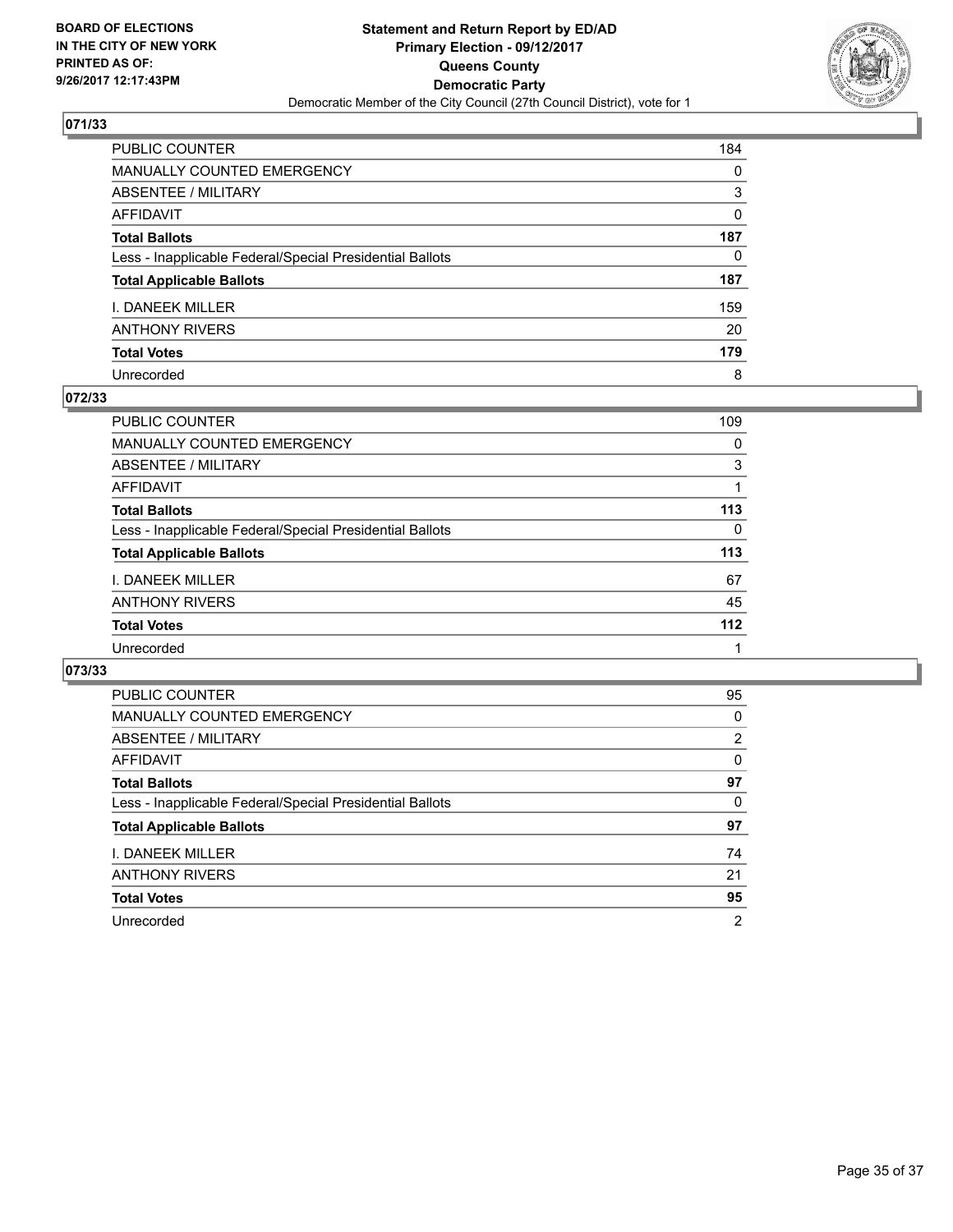

| PUBLIC COUNTER                                           | 90             |
|----------------------------------------------------------|----------------|
| MANUALLY COUNTED EMERGENCY                               | 0              |
| ABSENTEE / MILITARY                                      | 3              |
| AFFIDAVIT                                                | 0              |
| Total Ballots                                            | 93             |
| Less - Inapplicable Federal/Special Presidential Ballots | 0              |
| <b>Total Applicable Ballots</b>                          | 93             |
| I. DANEEK MILLER                                         | 61             |
| ANTHONY RIVERS                                           | 30             |
| <b>Total Votes</b>                                       | 91             |
| Unrecorded                                               | $\overline{2}$ |

#### **078/33**

| PUBLIC COUNTER                                           | 122 |
|----------------------------------------------------------|-----|
| <b>MANUALLY COUNTED EMERGENCY</b>                        | 0   |
| ABSENTEE / MILITARY                                      | 2   |
| AFFIDAVIT                                                |     |
| <b>Total Ballots</b>                                     | 125 |
| Less - Inapplicable Federal/Special Presidential Ballots | 0   |
| <b>Total Applicable Ballots</b>                          | 125 |
| <b>I. DANEEK MILLER</b>                                  | 100 |
| <b>ANTHONY RIVERS</b>                                    | 19  |
| <b>Total Votes</b>                                       | 119 |
| Unrecorded                                               | 6   |

| <b>PUBLIC COUNTER</b>                                    | 76 |
|----------------------------------------------------------|----|
| MANUALLY COUNTED EMERGENCY                               | 0  |
| ABSENTEE / MILITARY                                      |    |
| AFFIDAVIT                                                | 0  |
| <b>Total Ballots</b>                                     | 77 |
| Less - Inapplicable Federal/Special Presidential Ballots | 0  |
| <b>Total Applicable Ballots</b>                          | 77 |
| L DANFFK MILLFR                                          | 67 |
| <b>ANTHONY RIVERS</b>                                    | 10 |
| <b>Total Votes</b>                                       | 77 |